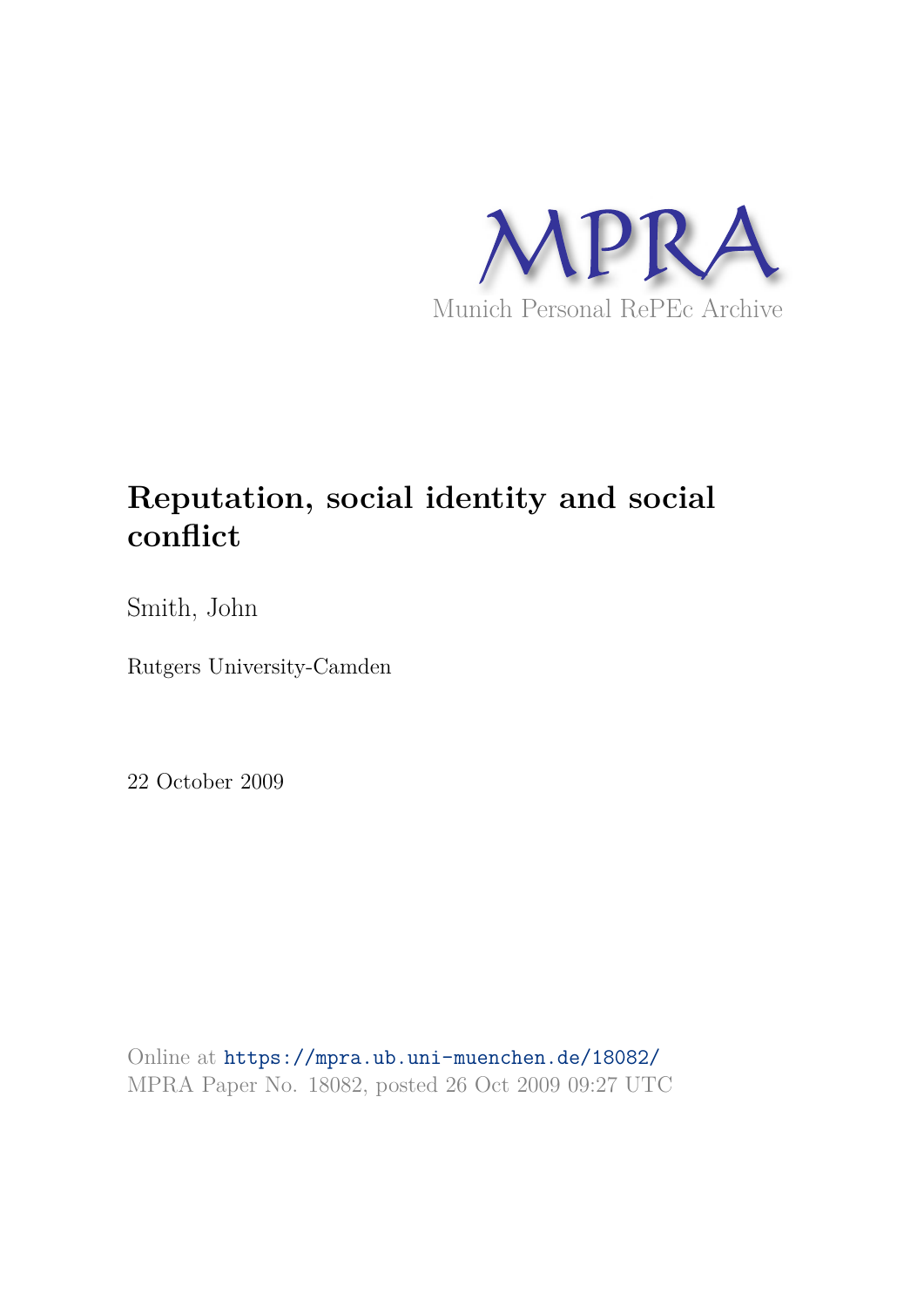# Reputation, Social Identity and Social Conflict<sup>\*</sup>

John Smith<sup>†</sup> Rutgers University-Camden

October 22, 2009

#### Abstract

We interpret the social identity literature and examine its economic implications. We model a population of agents from two exogenous and well defined social groups. Agents are randomly matched to play a reduced form bargaining game. We show that this struggle for resources drives a conflict through the rational destruction of surplus. We assume that the population contains both unbiased and biased players. Biased players aggressively discriminate against members of the other social group. The existence and specification of the biased player is motivated by the social identity literature. For unbiased players, group membership has no payoff relevant consequences. We show that the unbiased players can contribute to the conáict by aggressively discriminating and that this behavior is consistent with existing empirical evidence.

The author would like to acknowledge helpful comments from Roland Benabou, Armin Falk, Faruk Gul, Jo Hertel, Wolfgang Pesendorfer, Jack Worrall and the participants of the Social Identity Theory Seminar in the Princeton Psychology Department organized by Debbie Prentice.

<sup>&</sup>lt;sup>†</sup>Email: smithj@camden.rutgers.edu; Phone: (856) 225-6319.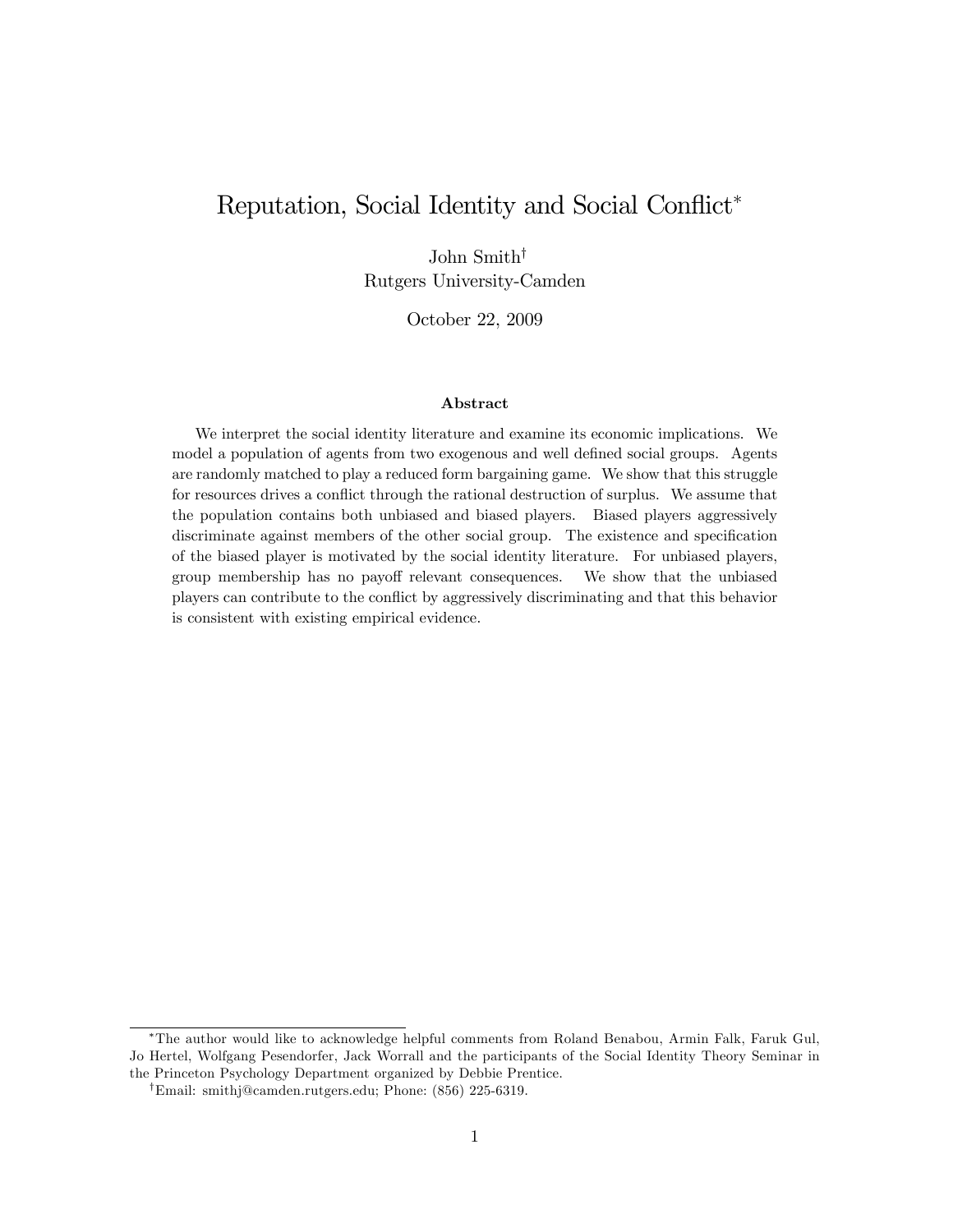# 1 Introduction

Experimental research has found that placing people into social groups can cause some to have a preference for discrimination: favoring members of their own group at the expense of members of other groups.<sup>1</sup> Indeed, this is the primary insight of the vast literature on social identity, which we describe in more detail below. In this paper, we model a heterogeneous population, partially composed of agents who behave as described by this literature. The interesting questions are then, what can we say about agents with no such preference for discrimination and what can we say about outcomes in such a society.

We present a model in which each player lives for two periods and in each is matched to play a reduced form bargaining stage game. In each stage game, both players have a better material outcome by agreeing to a distribution than by not agreeing. Also, in the stage game, each player has a better material outcome by securing the larger share of the surplus. We assume that every agent is a member of one of two social groups and that this status is observable.

Players are assumed to be either unbiased or biased. Unbiased players are motivated entirely by material payoffs. In other words, group membership contains no payoff relevant consequences for unbiased players. By contrast, a biased player has payoffs which are affected by group membership. Consistent with the social identity literature, we make the following assumptions regarding biased players. When matched with a member of their own group (an ingroup match), biased players are cooperative. When matched with a member of the other group (an outgroup match) biased players intransigently destroy surplus rather than accept a payoff lower than the outgroup opponent.

We find that when preferences are unobservable, a social conflict can emerge. In particular, we show that the conflict does not require an entire population of biased agents. Rather, unbiased players can contribute to the conflict through the destruction of surplus in outgroup matches by mimicking biased agents. Unbiased agents might find it beneficial to behave as such in order to obtain a reputation for being biased and hence secure more favorable outcomes in the future.<sup>2</sup>

Our first main result (Proposition 1) shows that the inefficiency in a society tends to be increasing in the heterogeneity of that society. Our second main result (Proposition 2) shows that inefficiency is increasing in the inequitability of the environment. These results relate to the following two strands of literature.

<sup>&</sup>lt;sup>1</sup>See Tajfel et. al. (1971) for a classic reference and see Miller et. al. (1998) for a particularly interesting application.

<sup>&</sup>lt;sup>2</sup>Modeling reputation is standard in game theory and was pioneered by Kreps and Wilson (1982). The novelty in our approach lies in merging this technique with our interpretation of the social identity literature. Like Silverman (2004), this paper models matching in a two-sided reputation setting in order to explore outcomes not generated a perfect information model.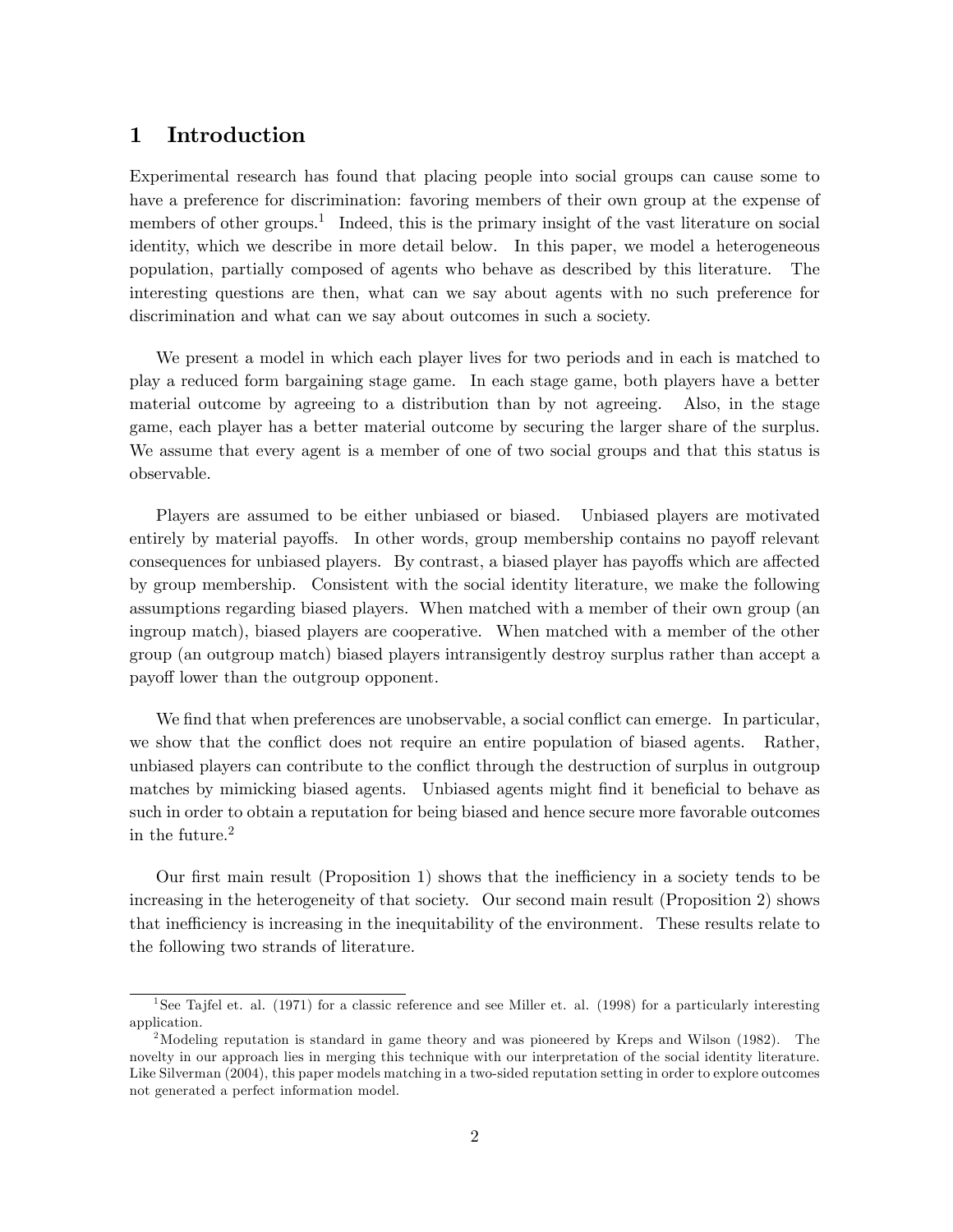Researchers have examined the relationship between social heterogeneity and economic conditions. For instance, Easterly and Levine (1997), Mauro (1995), Posner (2004) and Montalvo and Reynal-Querol (2005) show that measures of heterogenous populations are negatively related to economic development. We contend that our model contributes to the understanding of this stylized fact. As individuals of different social groups compete for material benefits, disagreement and inefficiency can result. We demonstrate the positive relationship between our measure of social heterogeneity and social conflict as measured by such inefficiency.<sup>3</sup>

Additionally, researchers have noted the relationship between the level of social conflict and the inequitability of the environment. Falk and Zweimuller (2005) show a relationship between local economic conditions and aggressive behavior. Specifically, the authors show that higher local unemployment rates (and hence, larger probabilities of inequitable outcomes) lead to higher incidences of right-wing extremist crimes. It is important to note that the authors find that it is the threat of a worse economic position, and not the economic position per se, which induces this conflict. Therefore, we interpret these findings as evidence of a positive relationship between the inequitability of the environment<sup>4</sup> and social conflict. There is also a large sociological literature relating various forms of social conflict to the inequitability of the environment. For instance, Olzak (1992) finds a positive relationship between the inequitability of the environment and ethnic conflict, as measured by violent events.<sup>5</sup> Our model also provides an explanation for these findings. Specifically we show that the amount of social conflict is increasing in the inequitability of the environment.

Our specification of the biased player is motivated by the social identity literature. A very large literature has found that placing people into groups is a sufficient condition for discriminating behavior.<sup>6</sup> Of particular interest is the finding that people tend to prefer better material outcomes for ingroup members than outgroup members and that they are also prepared to create inefficiencies (destroy surplus) to secure this outcome. For instance, the discriminating person would prefer to allocate \$6 to an ingroup member and \$2 to an outgroup member rather than \$5 to each. Tajfel et. al. (1971) find that these preferences imply the maximization of the payoff difference between the groups.<sup>7</sup> In other words, the discriminating person will accept some inefficiency in allocating resources in order to secure a better material outcome for the ingroup.

<sup>3</sup>Also see Vigdor (2002) for a paper with a similar goal.

<sup>4</sup>What we refer to as "inequitability of the environment" sociologists refer to as "competition." Sociologists define competition to be the threat of a worse economic position. Here, we believe this term to be inappropriate as "competition" has a different meaning to economists.

 $5$ Lubbers and Scheepers (2001), Scheepers et. al. (2002), Quillian (1995, 1996) also find a positive relationship between the inequitability of the environment and social conflict, as measured by prejudiced beliefs. Olzak, Shanahan, and West (1994) Önd the relationship in the context of school busing in U.S. cities.

<sup>6</sup>A very small sample of this enormous literature would include Sumner 1906, Murdock (1949), Sherif et. al. (1961), Tajfel (1970), Tajfel et. al. (1971), Tajfel (1978), Tajfel and Turner (1979), Kramer and Brewer (1984), Tajfel and Turner (1986), Dawes, Van De Kragt, and Orbell (1988).

<sup>7</sup>There is, however, no consensus on this statement. Messick and Mackie (1984 pg. 64) point out that some authors Önd that discrimination can come in the form that the joint allocation is maximized "as long as the ingroup gets more than the outgroup." This perspective also suffices to justify our specification of behavioral players.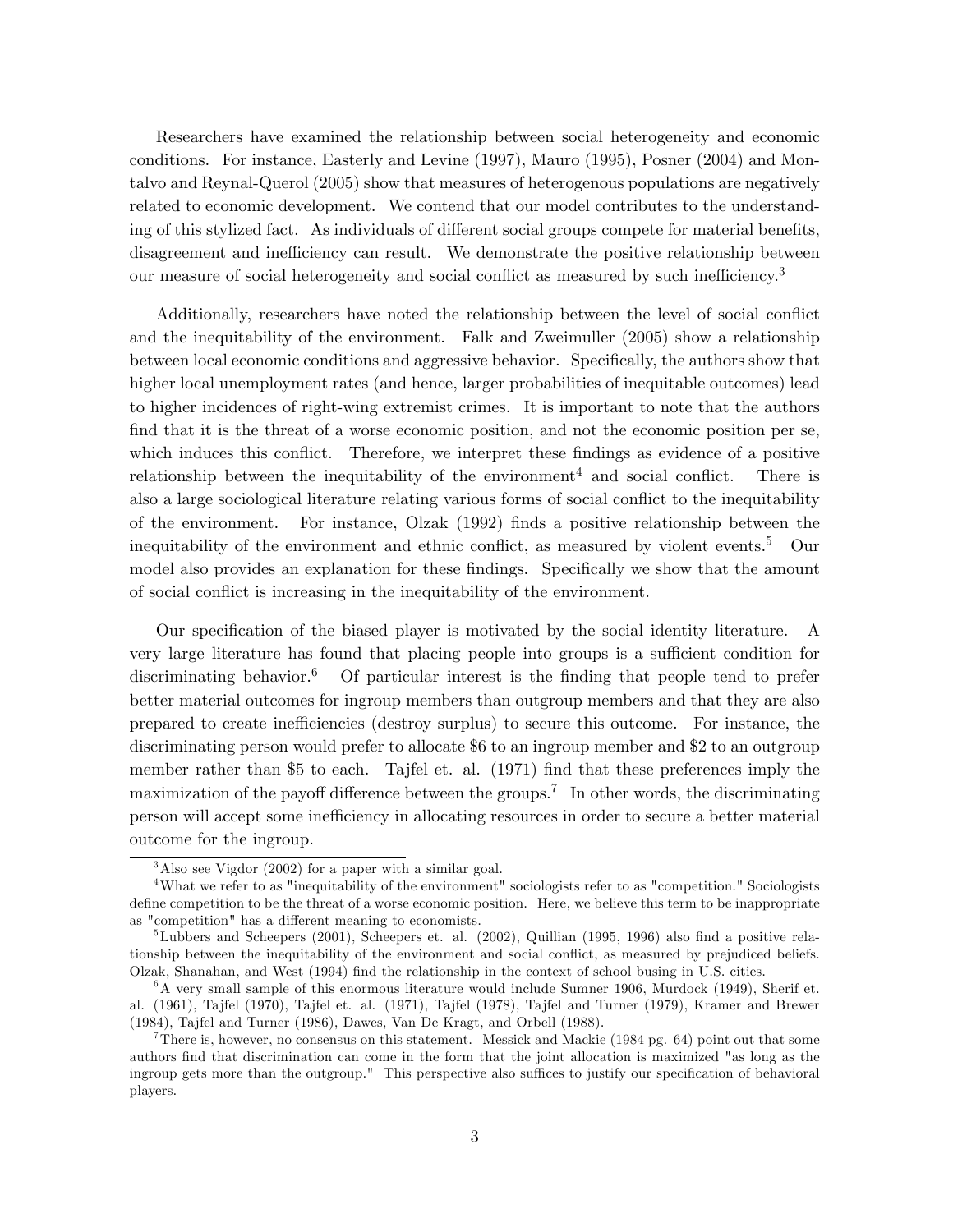We view the social identity literature as providing specific justification for our model. First we assume the formation of social groups based on some shared characteristic and that membership in these groups might affect the preferences of some, but not all. Secondly, we assume that all players are *nice* in an ingroup match and in an outgroup match, some players are not nice in that they pick the action which maximizes the difference between the groups. The condition that some people prefer ingroup members to have better outcomes than outgroup members does not have bite in our ingroup matches. Therefore, we assume that biased players are nice in ingroup matches.

#### 1.1 Related Literature

Recently economists have devoted attention to modeling identity.<sup>8</sup> For instance, Akerlof and Kranton (2000) present a general model of identity and economics. The authors assume that an agent's identity related preferences are affected by the actions of others, therefore their notion of a social group is fluid. By contrast, we model a social conflict between well defined social groups which are not fluid and not defined by behavior. Similar to Akerlof and Kranton, the behavior in our model is optimal from the perspective of the agent. However, the behavior in both models can be suboptimal in other ways: in our model discrimination leads to inefficiencies and in Akerlof and Kranton agents can engage in destructive activities.<sup>9</sup>

Insights on identity have been recently appearing in the experimental economics literature.<sup>10</sup> For instance, Ferraro and Cummings (2007) describe the results of an experiment where subjects play an anonymous version of the ultimatum game, although subjects know the distribution of the ethnicity of potential opponents. The authors Önd that the lowest o§er which a subject would accept as a responder is decreasing in the fraction of players of the same ethnicity. We the work on identity within the experimental economics literature as supporting our assumptions of the model.

There exists a literature which formally models social conflict, however each strand focuses on different issues than we do here.<sup>11</sup> For instance, Fearon and Laitin (1996) and Nakao (2009) focus on the role in which ingroup policing helps to maintain social order by avoiding social conflict between groups. Specifically, it is assumed that information is differentially better for the histories of ingroup members than outgroup members and that no agents have a preference for discrimination. By contrast, we examine the implications of the preference for discrimination. Benhabib and Rustichini (1996), Bridgman (2008) and Strulik (2008) also model the relationship between social heterogeneity and conflict. These papers are able to make nuanced statements regarding outcomes in such a society, however groups are modeled as cohesive units. By contrast we assume a rather general stage game and model each unbiased

<sup>8</sup> See Phelps (1972) and Arrow (1973) for early theoretical work on identity and discrimination.

<sup>&</sup>lt;sup>9</sup>For more on identity in economics, see Sobel (2004), Kirman and Teschl (2004) and Davis (2006) See Lindqvist and Ostling (2009) and Shayo (2009) for the application of identity to redistribution.

<sup>&</sup>lt;sup>10</sup>See Ahmed (2007), Charness et. al. (2007), Goette et. al. (2006) and Guth et. al. (2008). Also see, Chen and Li (2008) who use econometric techniques to estimate the form of social preferences involving identity.

<sup>&</sup>lt;sup>11</sup> Also see Caselli and Coleman (2006), Dion (1997), Esteban and Ray (2008, 2009) and Robinson (2001).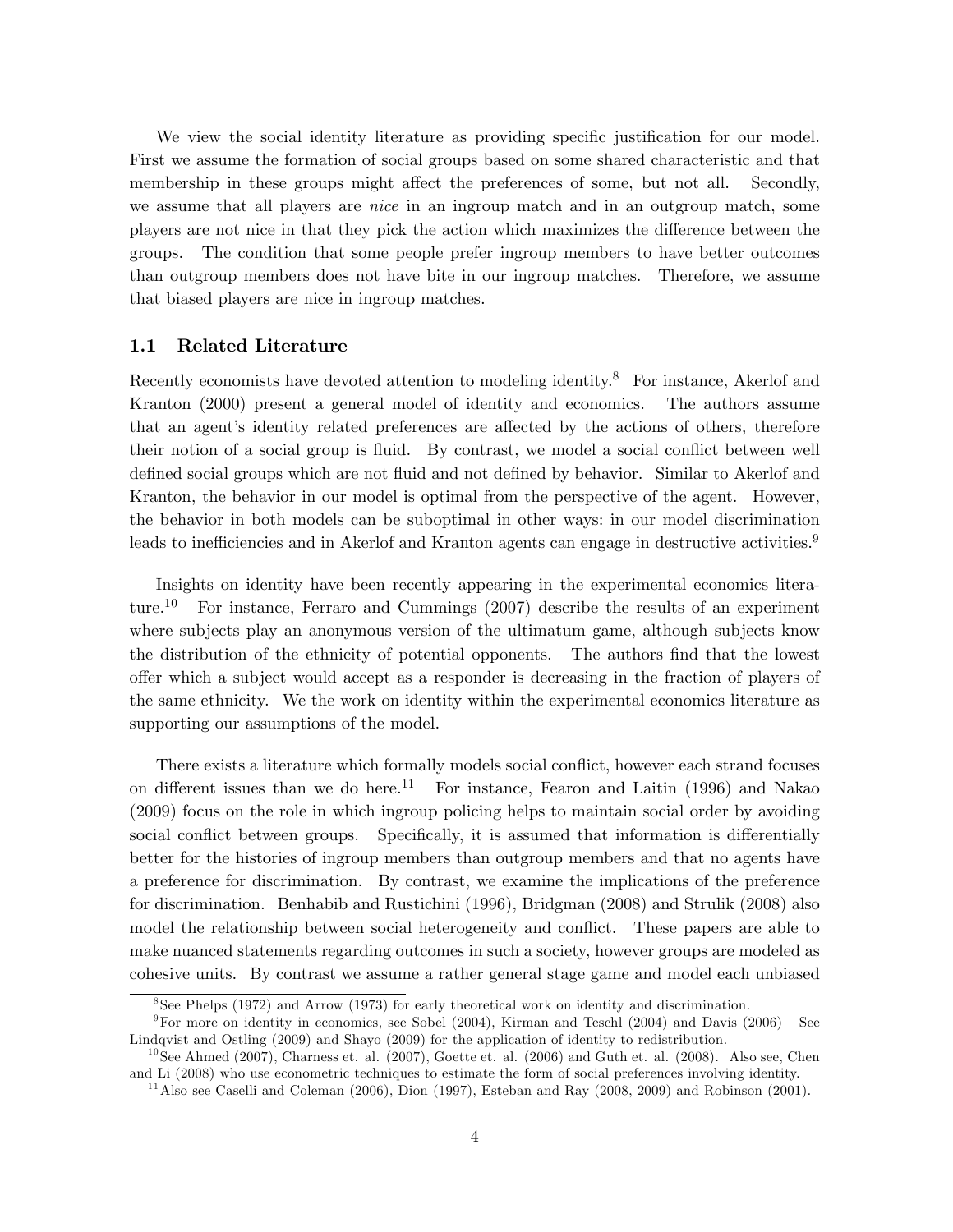player as maximizing individual material payo§s. Finally, Orbell, Zeng and Mulford (1996) use computer simulation techniques to model social conflict as driven by individual incentives.

Like Basu (2005), we model social conflict in a heterogenous society<sup>12</sup> containing some members with a preference for discrimination. Additionally, we both show how the presence of these types can induce those without such a preference to discriminate. Basu models a one-shot game with multiple equilibria in material payoffs which can be Pareto ranked. The presence of types with a preference for discrimination can cause those without such a preference to select the action associated with the Pareto dominated equilibrium. By contrast our stage game has a single equilibrium in material payoffs. Actions other than the equilibrium actions are played only for the purpose of improving future outcomes. Therefore, in Basu the presence of special types of agents induces a more defensive posture in other agents, in our paper the resulting behavior is a more aggressive posture. In other words, the inefficiencies in Basu are driven by fear of aggressive behavior of the opponent and in our model the inefficiencies are driven by the aggressive behavior of unbiased agents induced by material gains.

Rohner (2008) also introduces a game theoretic model which seeks to link the social composition of a heterogenous population with economic outcomes in that population. Like we do here, Rohner presents a reputation model where types are unobservable. However, in Rohner's model no agent has a preference for discrimination but rather differential access to information. While agents in our model wish to obtain a reputation for biased preferences, agents in Rohner's model wish to avoid obtaining a reputation for toughness. The differences also include that Rohner uses contest functions, we use a reduced bargaining game; Rohner's stage game is infinitely repeated whereas ours is only repeated twice; and in our paper information regarding histories is very precise and it is very coarse in Rohner. Despite these differences, our main results are relatively congruent. Our Proposition 1 shows that the economic inefficiency in a society tends to be increasing in the heterogeneity of that society. Similarly, Proposition 4 of Rohner shows that social tension is increasing in (what we refer to as) the heterogeneity of the population. Given the large differences between Rohner and the present paper, it is somewhat surprising that, roughly, we come to the same conclusion regarding social heterogeneity and economic outcomes.

# 2 The Model

We study a sequential chicken stage game repeated for  $T = 2$  periods. The stage game payoffs are described by the following game tree  $\mathcal{T}$ :

 $12$  Esteban and Ray (1994, 1999) provide an axiomatization relating the amount of polarization (and hence potential for conflict) in a society to the distribution of characteristics of individuals in that society. Although the authors accommodate a more rich profile of characteristics than considered here, we focus on the individual behavior which might yield such a conflict.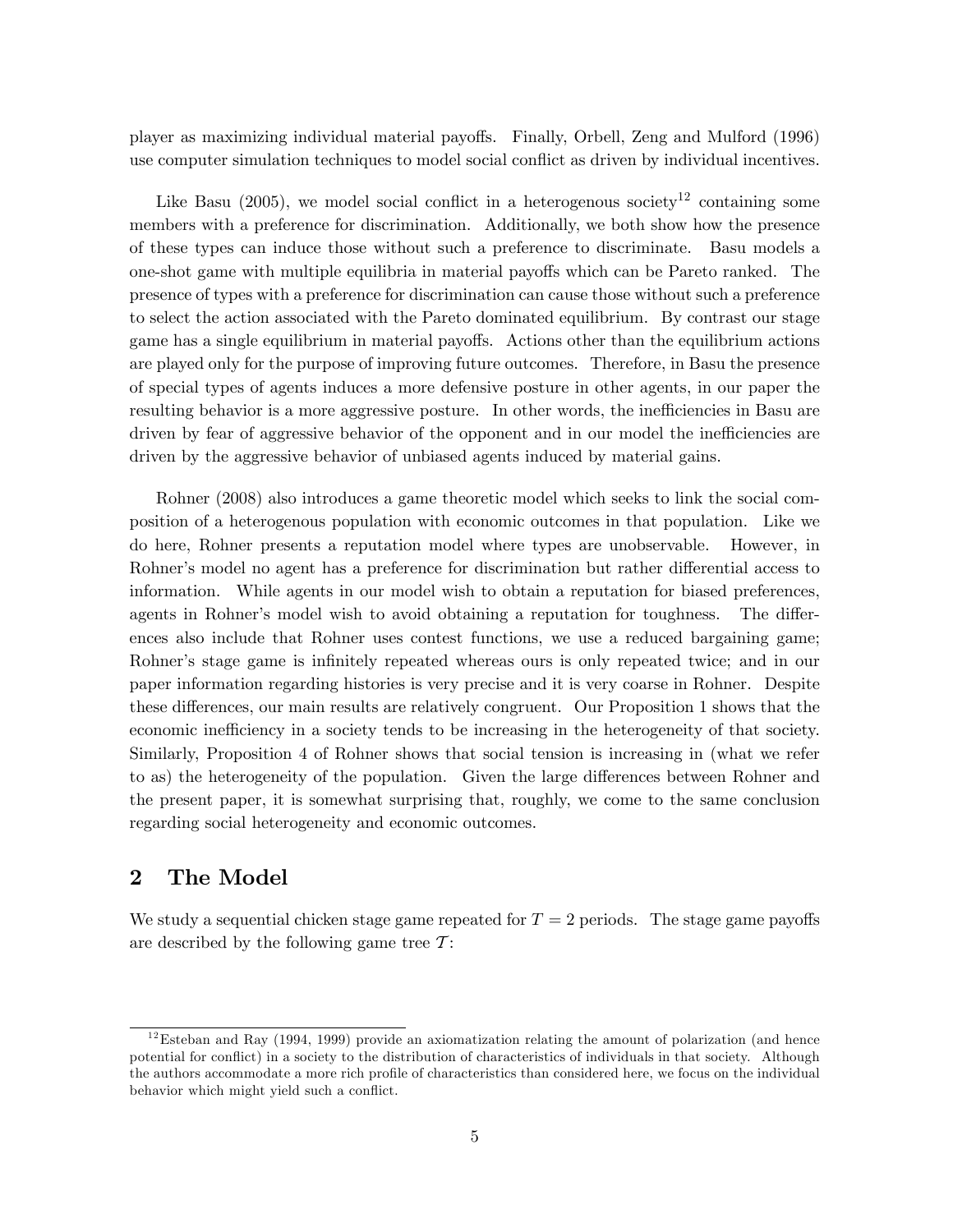

where b is strictly larger than one.<sup>13</sup> In each repetition of the stage game, player 1 chooses an action of either Hawk  $(H)$  or Dove  $(D)$ . In the event that player 1 selects H, player 2 chooses between  $H$  and  $D$ . We do not allow transfers between agents.

There is a continuum of players  $i \in [0, 1]$ . Each player is a member of exactly one of two social groups. This group identity is described by the social identity parameter  $\theta \in (0.5, 1)$ . All agents such that  $i \in [0, \theta] = M$  are in the majority group and all agents such that  $j \in (\theta, 1] = m$  are in the minority group. In each period, agents are matched to play the stage game where the matching probability is uniform on the population. In each match, the probability of being a player 1 is identical to that of being a player 2. If two players  $i, j$  such that  $i \in M$  and  $j \in m$  are matched, we refer to this as an outgroup match, otherwise it is an ingroup match.

In each group, there are two types of players: unbiased and biased. The unbiased players have their payoffs described by  $\mathcal T$ . Biased players always play H in an outgroup match and have payoffs as described by  $\mathcal T$  in an ingroup match. Group membership is observable however the preferences of the opponent are unobservable. The ex-ante fraction of biased players, in each group, is  $\gamma$ . The entire game  $\Gamma$  is therefore described by  $\Gamma = (\mathcal{T}, b, \theta, \gamma)$ .

To simplify the subsequent analysis, note that in every ingroup match the subgame perfect equilibrium of the stage game is played: player 1 plays  $H$  and the player 2 plays  $D$ . No player has an incentive to deviate. Player 2 gains no future benefit by playing  $H$ . Player 1, knowing this, plays H. Therefore, we take the ingroup matches as given and focus exclusively on the behavior in outgroup matches.

Player is action is denoted  $a \in \{H, D\} = A$ . We define the condition of the match as  $c \in \{1, H\} = C$ . Here  $c = 1$  indicates that i is a player 1. Likewise,  $c = H$  indicates

<sup>&</sup>lt;sup>13</sup> All of the following would hold if instead we exchanged b and 1 with x and  $1-x$  respectively where  $x = \frac{b}{b+1}$  $> \frac{1}{2}$ .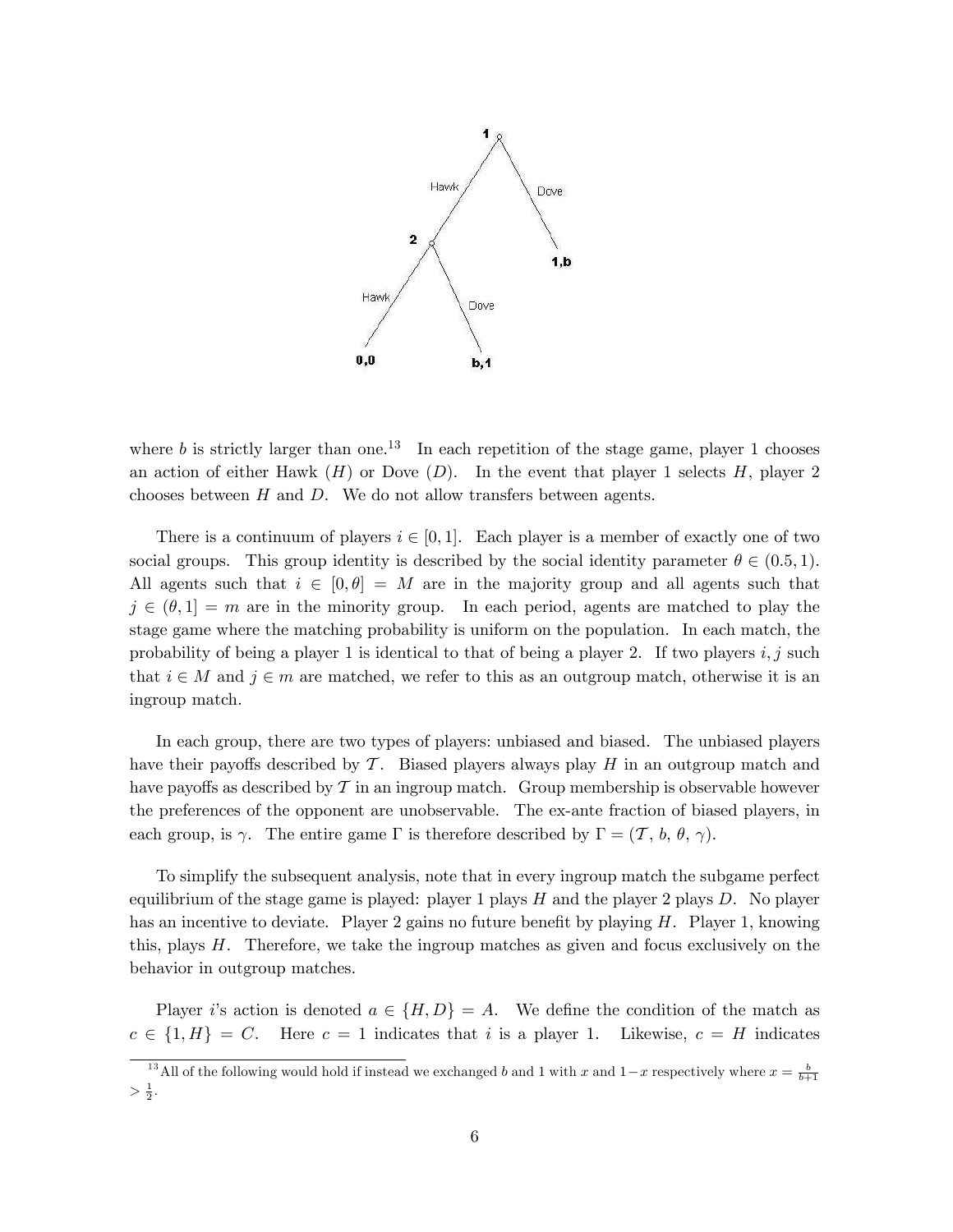that i is a player 2 whose opponent played  $H$ . The history of the matched opponent is perfectly observed. We can write the relevant set of histories for player  $i$  in the first period as  $h^i \in \mathcal{H}^i = \{I, H1, D1, HH, DH, E\}.$  The first element refers to an ingroup match. The following two elements refer to playing  $H$  and  $D$  as a player 1. Likewise the next two refer to playing H and D as a player 2 against a player 1 who played  $H$ . The last element refers to a player 2 matched against a player 1 who played  $D$ . We define the set of player histories  $\mathcal{H}_D$  in which the action of D has been observed in an outgroup match

$$
\mathcal{H}_D = \{D1, DH\}
$$

A first period strategy for player i is a mapping  $\sigma_1^i : C \to \Delta A$  and the second period strategy as a player 1 is a mapping  $\sigma_2^i : C \times \mathcal{H}^j \to \Delta A$ . We define  $\sigma^i = \sigma_1^i \times \sigma_2^i$ . We also define  $\sigma = \times_{i \in [0,1]} \sigma^i$ . We denote  $\sigma^i(\cdot)$  as the probability that H is played. After a history of  $h^i$  the posterior belief that player i is biased is denoted  $p^i(h^i)$ . Players maximize the sum of expected utility payoffs. We assume no discounting. In period 2, for a given history  $h_1^j$  $\frac{J}{1}$  and condition c, player *i*'s expected payoff from the profile of strategies is defined to be  $U_2^i(\sigma|c, h^j)$ . In period 1, for a given c, player is expected payoff from the profile of strategies in periods 1 and 2 is defined to be  $U_1^i(\sigma|c)$ .

Recall that our goal is to model a general conflict situation with as few asymmetries as possible. Specifically, we designed the model in such a way that the groups are as meaningless as possible. As such, we have assumed that each group has an identical fraction of biased players  $(\gamma)$ . We have also assumed that the probabilities that an agent is designated as a player 1 and player 2 are equal for agents in each group. Despite these symmetry assumptions, we still observe the inefficiencies associated with a social conflict. Indeed our assumptions regarding  $\gamma$  are weaker than warranted by the experimental evidence. For instance, Cho and Connelley (2002) find that the competitiveness of an outgroup setting is associated with a higher degree of identification of subjects. We interpret this finding as evidence of a positive relationship between  $\gamma$  and b. Although we do not assume such a relationship, our results would be stronger if we did.

In our solution concept, we use the following definition:

**Definition 1** Beliefs  $p^{j}(h^{j})$  satisfy condition (\*) if  $h^{j} \in H_D$  then  $p^{j}(h^{j}) = 0$ .

Condition  $(*)$  requires beliefs to be updated in an intuitive manner. On or off-theequilibrium path, it requires that if player j ever played  $D$  in an outgroup match, opponents ascribe probability  $0$  to  $j$  being biased.

Now we define the notion of equilibrium which we will use throughout the paper.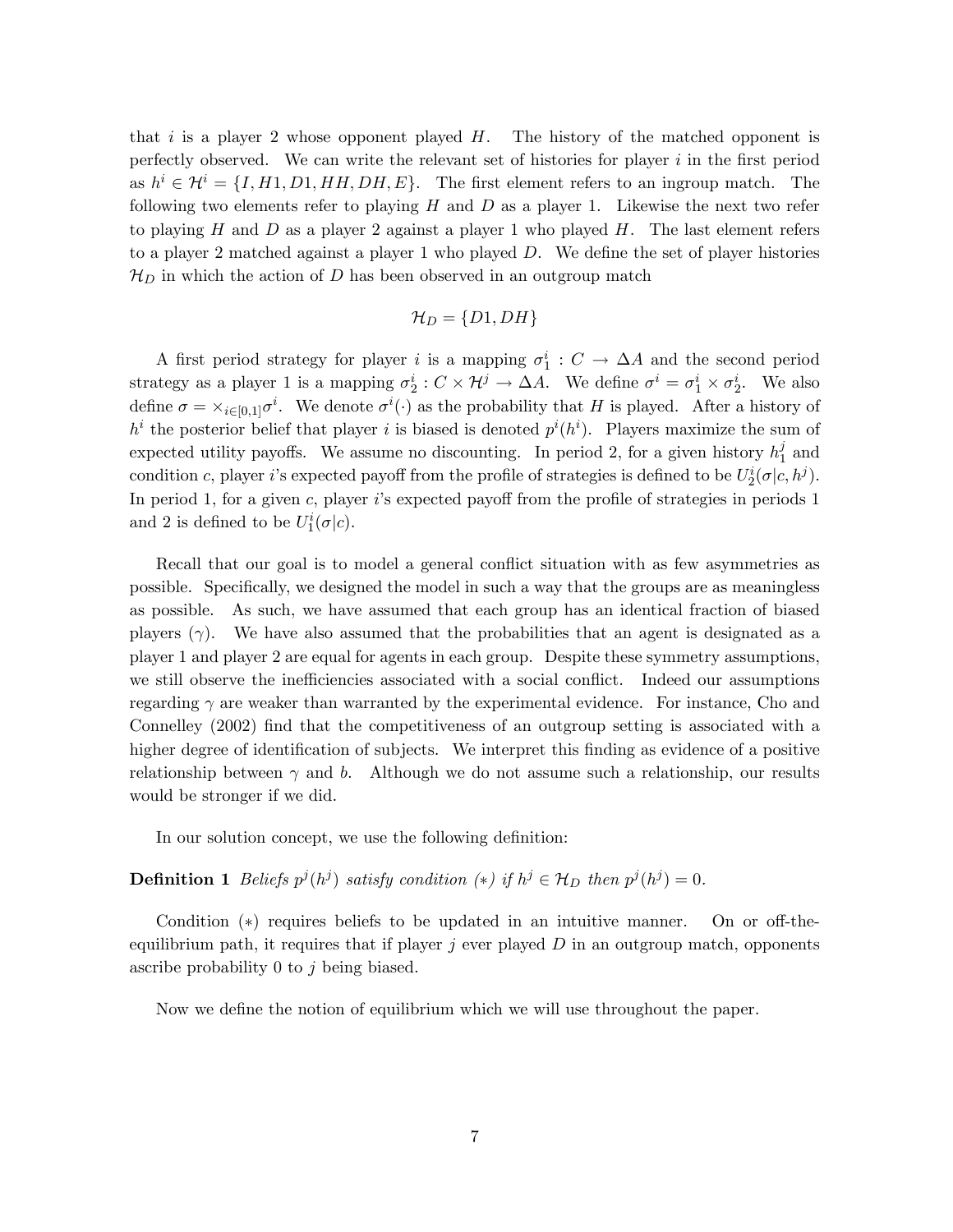**Definition 2** A strategy profile  $\sigma$  is a Symmetric Perfect Bayesian Equilibrium (SPBE) if:

- (i)  $U_1^i(\sigma|c) \ge U_1^i(\tilde{\sigma}^i, \sigma^{-i}|c)$  for every i,  $\tilde{\sigma}^i \ne \sigma^i$  and  $c \in \{1, H\}$
- (ii)  $U_2^i(\sigma|c, h^j) \ge U_2^i(\tilde{\sigma}^i, \sigma^{-i}|c, h^j)$  for every i,  $\tilde{\sigma}^i \ne \sigma^i$ ,  $c \in \{1, H\}$  and  $h^j \in \mathcal{H}^j$
- (iii) for any  $i, k \in M$  and any  $j, l \in m$ ,  $\sigma^i = \sigma^k$  and  $\sigma^j = \sigma^l$

Furthermore, beliefs  $p^j(h^j)$  must satisfy condition (\*) and are updated using Bayes Rule wherever possible, for all j and  $h \in \mathcal{H}$ .

Definition 2 is a slightly more restrictive version of a Perfect Bayesian Equilibrium ( $PBE$ ). Condition  $(i)$  requires that period 1 actions are optimal, as both a player 1 and 2, given any set of initial beliefs. Condition  $(ii)$  is the analogous requirement for period 2. Condition  $(iii)$ requires that every member of a group use the same strategy. Note that in equilibrium, this requirement only bites when players are indifferent between actions. In such a case, condition (iii) allows us to break ties in a manner consistent with a social identity interpretation. Condition *(iii)* also allows us to refer to strategies for the group rather than for the individual. For instance,  $\sigma_1^M(1)$  refers to the strategy of the majority group as a first period player 1. Finally, we require that beliefs are updated using Bayes Rule wherever possible and that a player who selected  $D$  in the first period is known with certainty to be unbiased.

Finally note that we speak of *aggressive discrimination* whenever the actions  $(H, H)$  are observed. This terminology is appropriate as the outcome  $(H, H)$  never occurs in equilibrium in an ingroup match. More generally we refer to a play of  $H$  (in any period) as aggressive play. Note that all unbiased players always play D as a second player in period  $2\left(\sigma_2^i(H, h^j) = 0\right)$  for all  $h^j \in \mathcal{H}$  and  $i \in \{m, M\}$ ). As there is no confusion, we write  $\sigma_2^i(1, h^j)$  as  $\sigma_2^i(h^j)$  in order to conserve notation.

Again, note that in a game without biased players ( $\gamma = 0$ ), the unique subgame perfect equilibrium is to play H as a player 1 and play D against H as a player 2. When  $\gamma > 0$ , there are conditions under which an unbiased player will optimally destroy surplus in order to secure a reputation for being a biased player. This destruction of surplus can take one of the following two forms.

**Definition 3** Agent i exhibits Reputation as a Player 2  $(P2)$  if the SPBE is such that:

$$
\sigma_1^i(H) > 0
$$

If player i exhibits  $P2$ , he will play H with positive probability in response to a player 1 selecting  $H$ , even though playing  $H$  means forgoing a certain payoff of 1 in order to have more favorable future matches. However, another type of reputation can be observed when the agent is a player 1.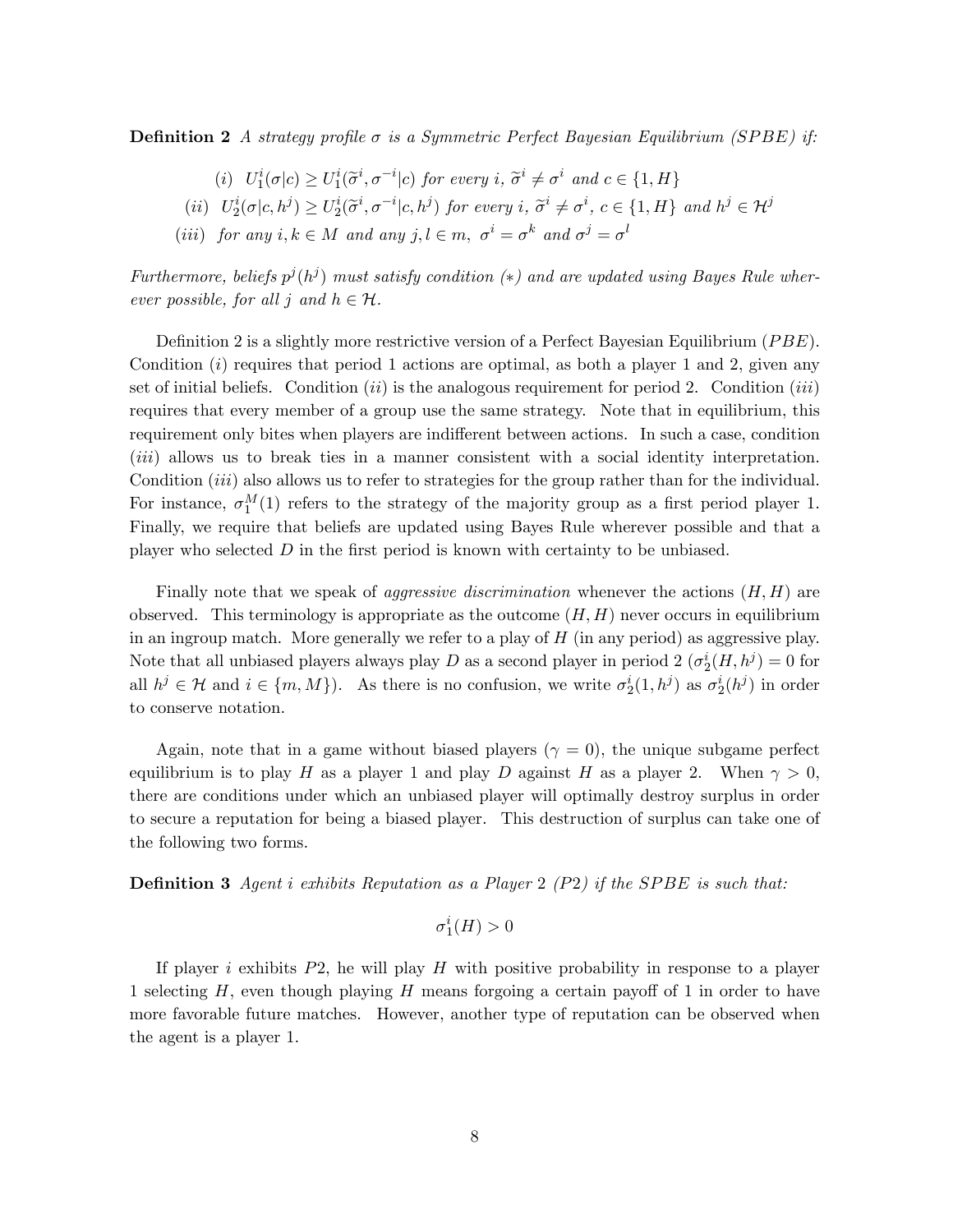**Definition 4** Agent i exhibits Reputation as a Player 1  $(P1)$  if the SPBE is such that:

$$
\sigma_1^i(1) > 0
$$

$$
(1 - \gamma)(1 - \sigma_1^j(H))b < 1
$$

If player i exhibits  $P1$ , he will play H with positive probability as a player 1, even though playing  $D$  would yield a larger expected payoff in the first period. In order to compare the two definitions, note that if an agent displays  $P2$  then the player exchanges a first period stage game payoff of 1 for a payoff of 0. However, a player 1 selecting  $H$  could be myopically optimal if the matched opponent is sufficiently likely to play  $D$ . In this case, we could not claim that the player is motivated by reputation concerns. Therefore, we require the second condition so that the first period action does not maximize first period payoffs.

The following lemma states that  $P1$  and  $P2$  will never both occur in any  $SPBE$ .

**Lemma 1** There are no parameter values such that if one player exhibits  $P1 (P2)$  then any player exhibits P2 (P1).

#### Proof: See Appendix.

To see that parameter values cannot be such that P1 and P2 are both present, note that if a player exhibits P1 then the fraction of biased players is sufficiently high,  $\gamma \ge \gamma'$ , otherwise the definition of P1 cannot be satisfied. The smallest such fraction of biased players  $\gamma'$  makes the exhibition of  $P2$  by any player unprofitable. Similarly, if a player exhibits  $P2$  then it is sufficiently unlikely that a future opponent is a biased player,  $\gamma \leq \gamma''$ , otherwise P2 would not be profitable. However the largest such fraction of biased players  $\gamma''$  renders playing H as a player 1 myopically optimal, thus the agent cannot exhibit P1.

# 3 Comparative Statics: Social Fragmentation and Inequitable Environments

In this section, we present our main results. We examine the relationship between social conflict, as measured by inefficiency, and social heterogeneity. We also examine the relationship between social conflict, as measured by inefficiency, and inequitable environments. These results provide an individually rational explanation for the relevant empirical results.

Many authors use the fragmentation index, defined as the probability that two randomly selected people are from different social groups, as a measure of social heterogeneity. In the present context, this would imply that the fragmentation index is  $2\theta(1 - \theta)$ . By contrast we use  $1 - \theta$  as a measure of social heterogeneity. Both measures are maximized on [0,0.5] at  $\theta = 0.5$  and are strictly decreasing in  $\theta$ . Furthermore, nothing is gained by considering the more complicated measure of heterogeneity.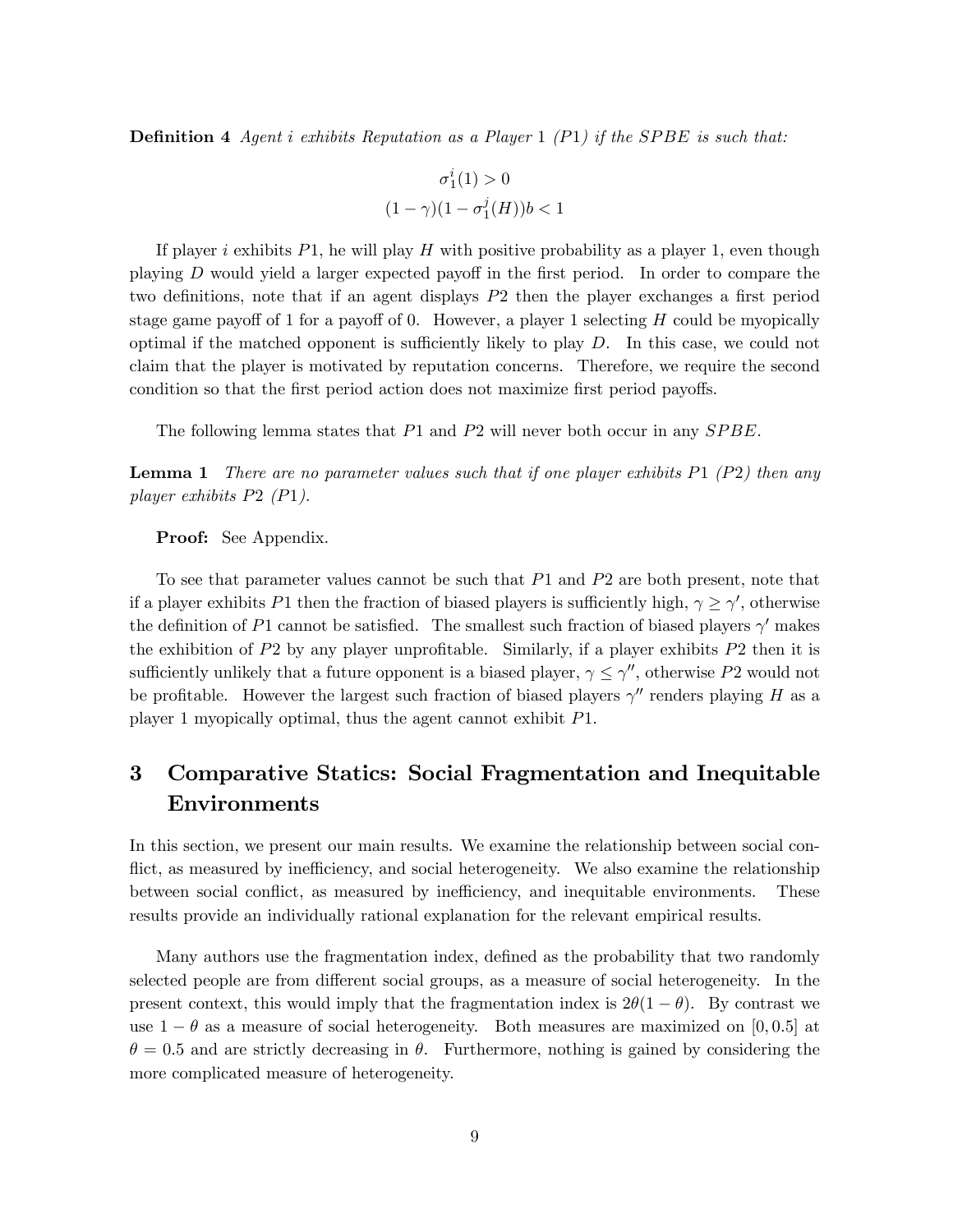To formally state our results, we first define the total efficiency loss in the *SPBE* as  $\mathcal{I}(b, \theta)$ . This quantity is the probability of aggressive discrimination  $((H, H)$  outcomes) in either period multiplied by the total material surplus which could have been achieved,  $b + 1$ . We state  $\mathcal{I}(b, \theta)$  as explicitly depending on  $\theta$  and b but not on  $\gamma$  (fraction of biased players), as we will shortly explore the implications of varying the first two but not the last parameter. Furthermore,  $\gamma$  is hard to measure and to our knowledge, no empirical papers have studied the matter.

#### **Definition 5**  $\mathcal{I}(\theta, b)$  is the total efficiency loss in the SPBE :

$$
\mathcal{I}(b,\theta) = (b+1) [P((H,H) \text{ in } t=1) + P((H,H) \text{ in } t=2)],
$$

Note that  $\mathcal I$  is not a measure of social welfare. Specifically,  $\mathcal I$  is not the average of the utilities of the agents in the game. The value of  $\mathcal I$  is intended to provide a measure of the material payoffs not captured in the bargaining procedure. While it is often assumed that a social planner seeks to maximize the utility of every agent, with standard assumptions regarding utility, this condition is equivalent to maximizing the material surplus of each agent. However, in our case, these two notions are not identical. Indeed, to be consistent with the spirit of the social planner, we would seek to maximize the volume of trade rather than accommodate the discriminatory preferences of the biased players. The value of  $\mathcal I$  provides a measure of the material outcomes in the population and we therefore consider it to be the most appropriate objective function.

The next result shows that there exists a level of heterogeneity such that for every smaller value of heterogeneity,  $\mathcal I$  is strictly increasing in heterogeneity. Although the statement of Proposition 1 is rather intricate, it roughly states that inefficiency tends to be increasing in heterogeneity. We now state this formally.

**Proposition 1** For all  $(b,\gamma)$ , there exists a  $1-\theta^* > 0$  such that for all  $1-\theta < 1-\theta^*$ inefficiency  $\mathcal I$  is strictly increasing in  $1-\theta$ .

#### Proof: See Appendix.

The intuition behind the proposition is as follows: when heterogeneity increases, the occurrence of outgroup matches also increases. Within these outgroup matches are matches involving only biased players and matches involving at least one unbiased player. Obviously, in the biased-only matches, an increase in heterogeneity will, by assumption, imply a greater inefficiency. Also, matches involving exactly one unbiased player will imply a greater inefficiency unless every unbiased agent always plays  $D$ . However, unbiased-only matches will also exhibit inefficiency if either player exhibits  $P1$  or  $P2$  and this inefficiency is increasing in heterogeneity.

To better understand the nuanced statement of the proposition we consider the four possibilities of the relationship between inefficiency and  $1 - \theta$  for a given b and  $\gamma$ . In each of these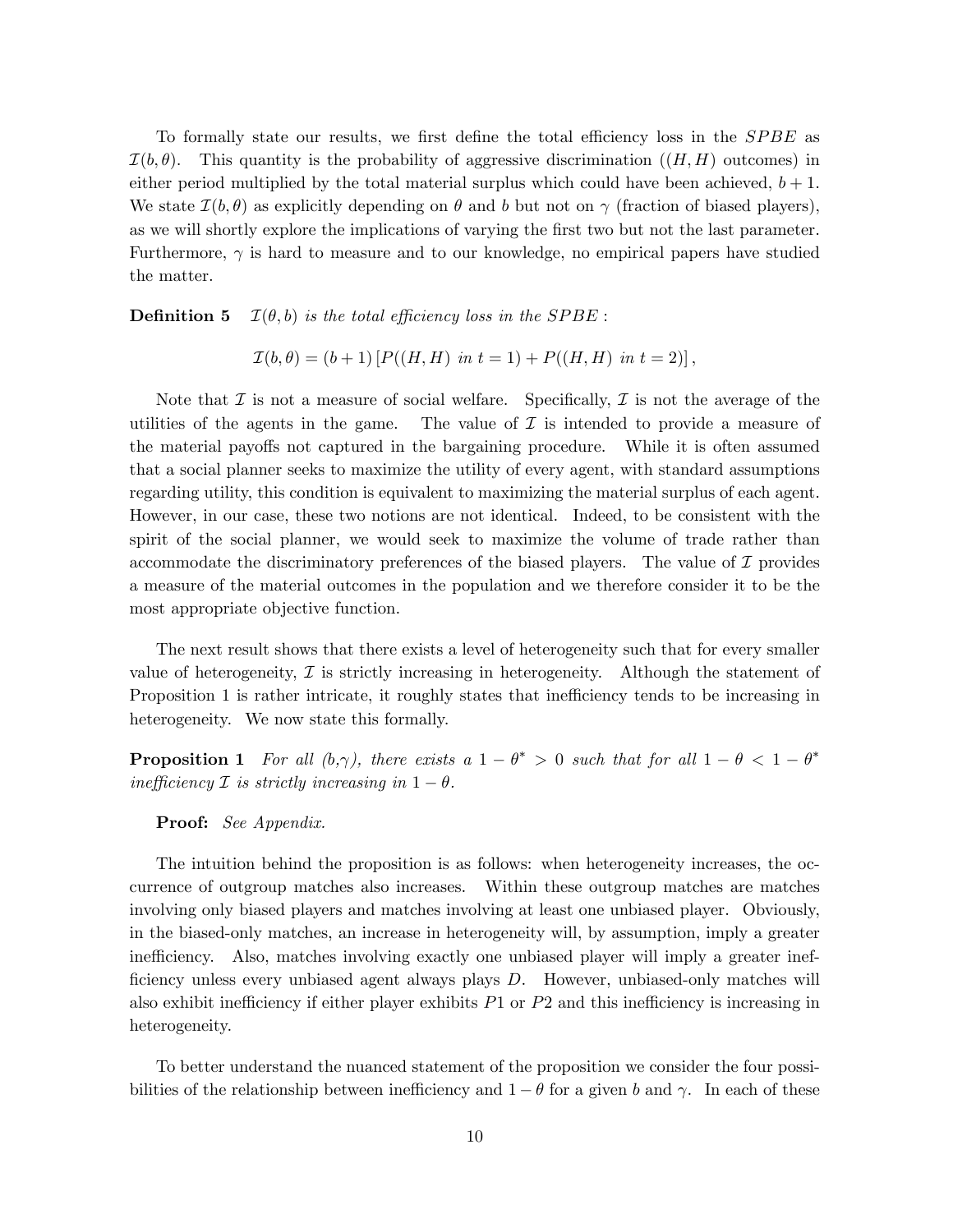four cases, there is no inefficiency at  $1 - \theta = 0$ . A particularly simple case is illustrated by Figure 1. Here b and  $\gamma$  are such that for every  $1-\theta$ , inefficiency is strictly and continuously increasing.

#### FIGURE 1 HERE

As illustrated in Figure 1, there exist values of b and  $\gamma$  for which a single qualitative SPBE describes the behavior for all values of heterogeneity. However, it could also be the case that, as heterogeneity increases, a qualitatively different  $SPBE$  can occur. As  $1-\theta$  gets larger, the minority reputation becomes less valuable and the majority reputation becomes more valuable. Therefore, only two types of such "jumps" can occur as  $1 - \theta$  becomes larger. Either the majority does not exhibit reputation for any heterogeneity whereas the minority exhibits reputation for small  $1 - \theta$  and for large values does not exhibit reputation (Figure 2). Or it can be that the minority always exhibits reputation and for small  $1 - \theta$  the majority does not display reputation and for large values, the majority does (Figure 3).

## FIGURE 2 HERE FIGURE 3 HERE

As illustrated in Figures 1, 2 and 3, there exist parameter values such that inefficiency strictly increases almost everywhere from  $1 - \theta \in (0, 0.5)$  with at most one point of discontinuity. In other words, for these values there does not exist an interior extrema. However, there also exists parameter values where such an interior extrema exists. Figure 4 illustrates a possible relationship.

#### FIGURE 4 HERE

Here in Figure 4, for  $1 - \theta$  less than 0.49 the minority displays P2 and the majority does not. However, for  $1 - \theta$  greater than 0.49 neither the majority nor the minority displays P2. There is an interior maximum of inefficiency at 0.485. Therefore, for such a case to hold we need the interior maximum on the inefficiency function where only  $m$  displays  $P2$  to occur at a smaller degree of heterogeneity than the point of discontinuity. Although the extremum is always "close" to 0.5, it still remains that there is a small region for which inefficiency is decreasing in heterogeneity.<sup>14</sup>

In order to relate the figures to the proposition, note that in the cases of Figures 1 and 3 inefficiency is everywhere strictly increasing in heterogeneity, therefore  $1 - \theta^* = 0.5$ . In the case of Figure 2,  $1 - \theta^*$  is at the point of downward continuity. And in Figure 4,  $1 - \theta^*$  is at the interior maximum.<sup>15</sup>

<sup>&</sup>lt;sup>14</sup>Note that this interior maximum only ranges from  $1 - \theta^* = 0.4833$  to 0.5.

<sup>&</sup>lt;sup>15</sup> Here only m displays P2. The mixing probability of m is decreasing in heterogeneity and this effect dominates when inefficiency otherwise becomes nearly constant. When both  $m$  and  $M$  display  $P2$ , the probability mix of M increases in heterogeneity, and the changes in the mixing of  $m$  are offset by the mixing of  $M$ .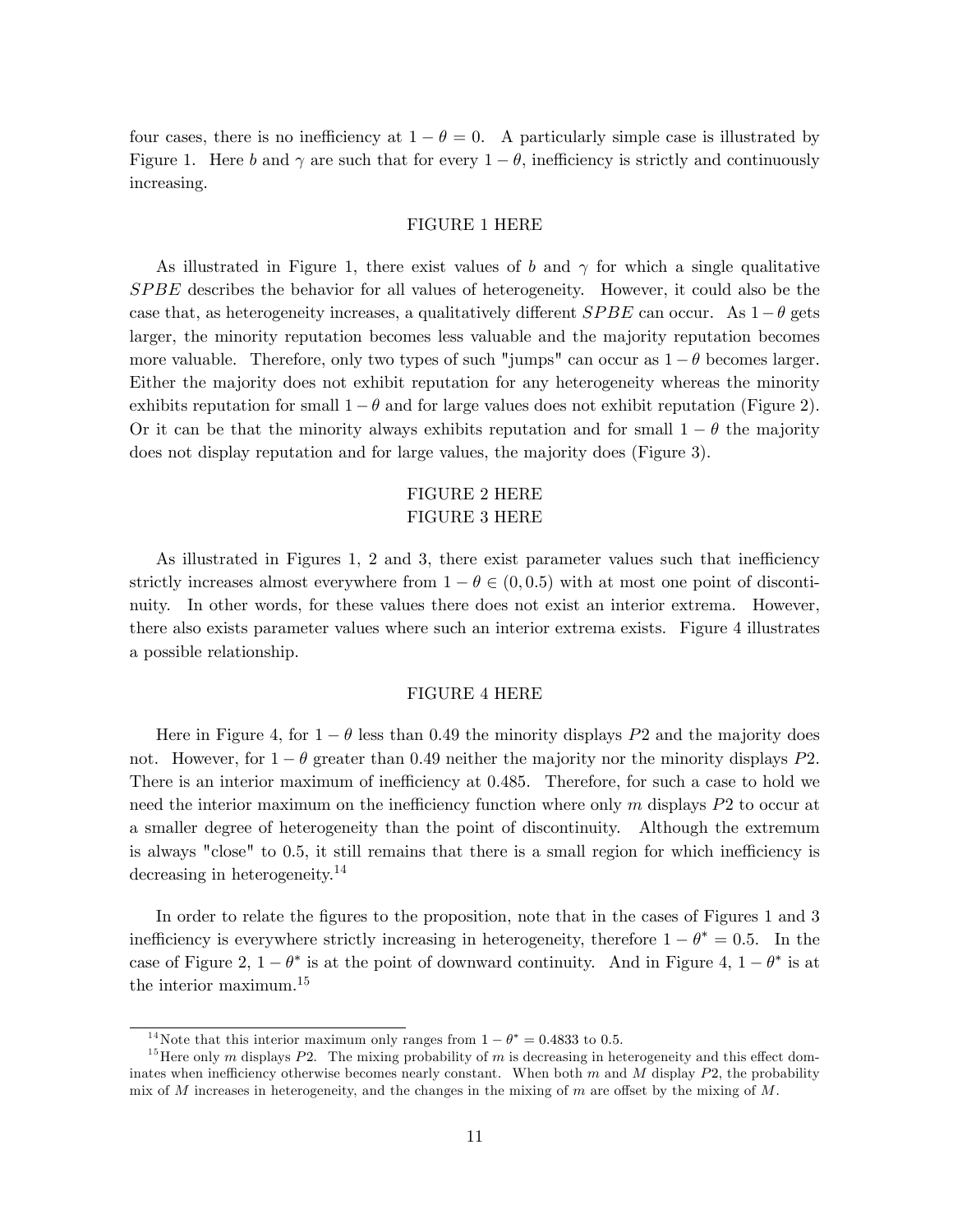This completes our discussion of the relationship between social conflict and social heterogeneity. We now turn to the relationship between social conflict and the inequitability of the environment. We show that increasing the inequitability of the environment leads to an increase in social conflict as measured by inefficiency.<sup>16</sup>

**Proposition 2**  $\mathcal I$  is strictly increasing in b.

The map  $\frac{\mathcal{I}}{b+1}$  is a function in b with five points of upward discontinuity. The intuition behind the result is as follows: as b increases, playing  $H$  becomes more attractive. This leads to an increase in the probability which unbiased agents play  $H$  and this increases inefficiency. Figure 5 illustrates a typical relationship between  $\frac{\mathcal{I}}{b+1}$  and  $b$ .<sup>17</sup>

#### FIGURE 5 HERE

Our model provides an explicit account of the individual behavior which drives the social conflict. Specifically, the presence of biased players means that inefficiency is increasing in the inequitability of the environment. Furthermore, Proposition 2 is free of the built-in inefficiency present in Proposition 1. Any increases beyond the smallest value of  $\frac{\mathcal{I}}{b+1}$  in Figure 5 are driven exclusively by the behavior of the unbiased agents.

## 4 Characterization of SPBE

We now characterize the  $SPBE$ . We start by characterizing the  $SPBE$  where b is small and therefore neither group displays  $P2$  (Proposition 3). We then characterize the  $SPBE$ where b is intermediate and therefore the minority group displays  $P2$  but the majority does not (Proposition 4). Subsequetntly we characterize the  $SPBE$  where b is large and therefore both groups displays  $P2$  (Proposition 5).<sup>18</sup>

**Proposition 3** If  $\frac{2}{(1-\theta)(1-\gamma)}+1 > \frac{2}{\theta(1-\gamma)}+1 > b$  then the unique SPBE is such that  $\sigma^i_1(H) \; = \; 0, \; \sigma^i_2(h_1^j)$  $\sigma_1^j$  = 0 if  $h_1^j$  = HH and  $\sigma_2^i(h_1^j)$  $j_1^j$  = 1 if  $h_1^j \in \mathcal{H}_D$  for all  $i \in \{m, M\}.$ Furthermore, if in addition to  $\frac{2}{\theta(1-\gamma)} + 1 > b$  it is also the case that

(i)  $\gamma < \frac{b-1}{b}$  then the unique SPBE is such that  $\sigma_1^i(1) = 1$ ,  $\sigma_2^i(h_1^j)$  $j_1^j$  = 0 if  $h_1^j$  $j<sub>1</sub> \neq HH$  for all  $i \in \{m, M\}.$ 

(*ii*)  $\gamma \in (\frac{b-1}{b}, \overline{\gamma}_M)$  where  $\overline{\gamma}_M = \frac{b-1+(\frac{1-\theta}{2})(b-1)}{b+(\frac{1-\theta}{2})(b-1)}$  $\frac{-1 + (\frac{-2}{2})(b-1)}{b+(\frac{1-\theta}{2})(b-1)} > \frac{b-1}{b}$  then the unique SPBE is such that

for  $i \in N$ ,  $\sigma_1^i(1) = 1$ ,  $\sigma_2^i(h_1^j)$  $\mu_1^j$  = 0 if  $h_1^j = \{I, H1, E\}.$ (iii)  $\gamma \in (\overline{\gamma}_M, \overline{\gamma}_m)$  where  $\frac{b-1+(\frac{\theta}{2})(b-1)}{b+(\frac{\theta}{2})(b-1)}$  $\frac{-1+\left(\frac{\theta}{2}\right)\left(\tilde{b}-1\right)}{b+\left(\frac{\theta}{2}\right)(b-1)}=\overline{\gamma}_m>\frac{b-1+\left(\frac{1-\theta}{2}\right)(b-1)}{b+\left(\frac{1-\theta}{2}\right)(b-1)}$  $\frac{-1 + (\frac{-2}{2})(b-1)}{b + (\frac{1-\theta}{2})(b-1)} = \overline{\gamma}_M > \frac{b-1}{b}$  then the unique  $S P B E$  is such that  $\sigma_1^m(1) = 1$ ,  $\sigma_1^M(1) = 0$ ,  $\sigma_2^i(h_1^j)$  $j_1^j$  = 0 if  $h_1^j \in \{I, H1, E\}.$ 

 $16$ The proof is available from the author upon request.

 $17$ To better understand the values for which the  $SPBE$  is not unique, see Proposition 8.

<sup>&</sup>lt;sup>18</sup>In each of these propositions the *SPBE* is unique. In the appendix, we characterize the *SPBE* where it is not unique.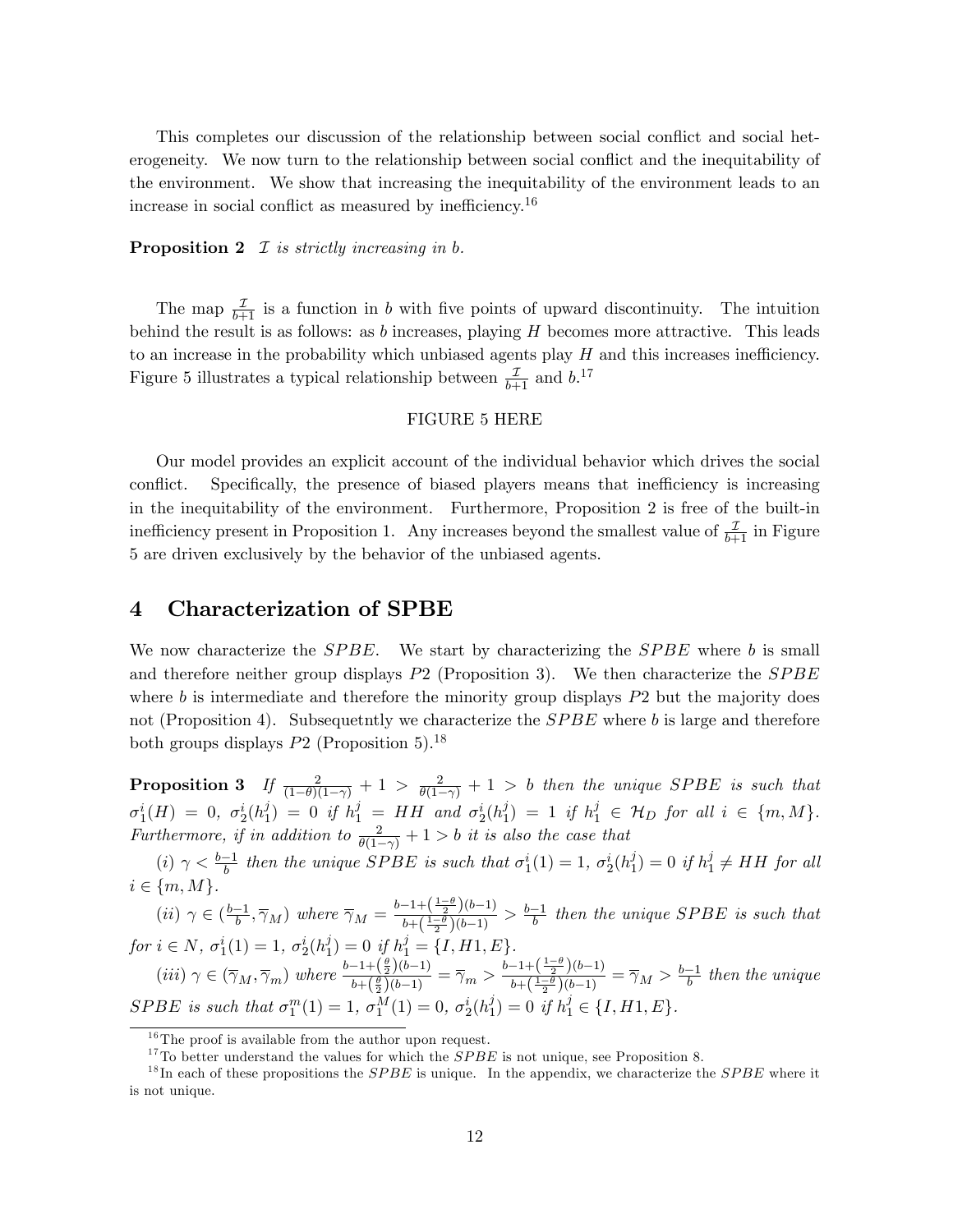$(iv) \gamma > \overline{\gamma}_m$  then the unique SPBE is such that for all  $i \in \{m, M\}$ ,  $\sigma_1^i(1) = 0$ ,  $\sigma_2^i(h_1^j)$  $_{1}^{j})=0$ for  $h_1^j \notin \mathcal{H}_D$ 

Proof: See Appendix.

Proposition 3 states that for small b, neither group will display P2 because it will not be profitable to play H as a player 2 in order to enter the second period with a posterior even as high as 1. Descriptively, for small  $\gamma$ , (case (i)) both groups play aggressively as a player 1. The only situation where the strategy of playing  $H$  as a player 1 is not  $SPBE$  is when the second period opponent played H in the first period. This is because a history of  $HH$  is the only history leading to a posterior greater than  $\frac{b-1}{b}$ . In both periods, the optimal strategy turns out to be the one which myopically maximizes payoffs. For case  $(ii)$ , both groups display P1. In the first period, both groups play H as a player 1 rather than D, despite the fact that the latter yields a higher stage game payoff. Here,  $D$  is myopically superior to  $H$ despite the fact that first period player 2 does not play  $H$ . The myopic action is not selected because the first period player 1 selecting  $D$  forfeits reputation in the second period and it is sufficiently valuable. For case  $(iii)$ , only m displays P1. This asymmetry arises because M does not find it profitable to maintain its reputation. For case  $(iv)$ , neither player selects H in the first period as a player 1 because of the high likelihood of being matched with a biased player. No unbiased agent plays  $H$  as a second period player 1 unless the opponent has played  $D$  in the first period.

**Proposition 4** If  $\frac{2}{(1-\theta)(1-\gamma)}+1 > b > \frac{2}{\theta(1-\gamma)}+1$  then the unique SPBE must be that  $\sigma_1^M(H) \ = \ 0, \ \ \sigma_2^m(h^M) \ = \ 0 \ \ for \ \ h^M \ = \ HH, \ \ \sigma_2^M(h^m) \ = \ 1 - \frac{1}{(\frac{\theta}{n}) (b-1)}$  $\frac{1}{\left(\frac{\theta}{2}\right)(b-1)(1-\gamma)}$  for  $h^m = HH$ ,  $\sigma_1^m(H) = \beta^* \in (0,1)$  such that  $p^m(HH) = \frac{b-1}{b}$  where  $\beta^* = \left(\frac{\gamma^*}{1-\gamma}\right)$  $1-\gamma$  $\sqrt[3]{\frac{1}{2}}$  $_{b-1}$ ) and for  $i \in \{m, M\},\$  $\sigma_1^i(1) = 1, \ \sigma_2^i(h^j) = 1 \ \text{for } h^j \notin HH.$ 

#### Proof: See Appendix.

For intermediate b, the minority finds it profitable to play  $H$  as a player 2 with probability strictly between 0 and 1 in order to enter the next period with a posterior of  $\frac{b-1}{b}$ . Unlike m, M never finds it profitable to play H as a first period player 2 even if it secures a posterior of 1 in the second period. Therefore,  $m$  displays  $P2$  and  $M$  does not. Note that by Lemma 2, we can restrict attention to  $\gamma < (\frac{b-1}{b})^2$  and therefore every agent plays H as a first period player 1. By being able to restrict attention to  $\gamma < (\frac{b-1}{b})^2$  we do not have the number of cases that we had in the Proposition 3. Every first period player demands  $H$  and in the second period demands H in response to a history of  $H1$  as the probability of a biased player is sufficiently low.

**Proposition 5** If  $b > \frac{2}{(1-\theta)(1-\gamma)} + 1 > \frac{2}{\theta(1-\gamma)} + 1$  then the SPBE must be that  $\sigma_2^m(HH) =$  $1 - \frac{1}{\left(\frac{1-\theta}{2}\right)(b-1)}$  $\frac{1}{\left(\frac{1-\theta}{2}\right)(b-1)(1-\gamma)}, \, \sigma_2^M(HH) = 1 - \frac{1}{\left(\frac{\theta}{2}\right)(b-1)}$  $\frac{1}{\left(\frac{\theta}{2}\right)(b-1)(1-\gamma)}$ ,  $\sigma_1^i(H) = \beta^* \in (0,1)$  such that  $p^i(HH) = \frac{b-1}{b}$ and  $\sigma_2^i(h^j) = 1$  where  $h^j \in \{I, E, H1\}$  and  $\sigma_1^i(1) = 1$ .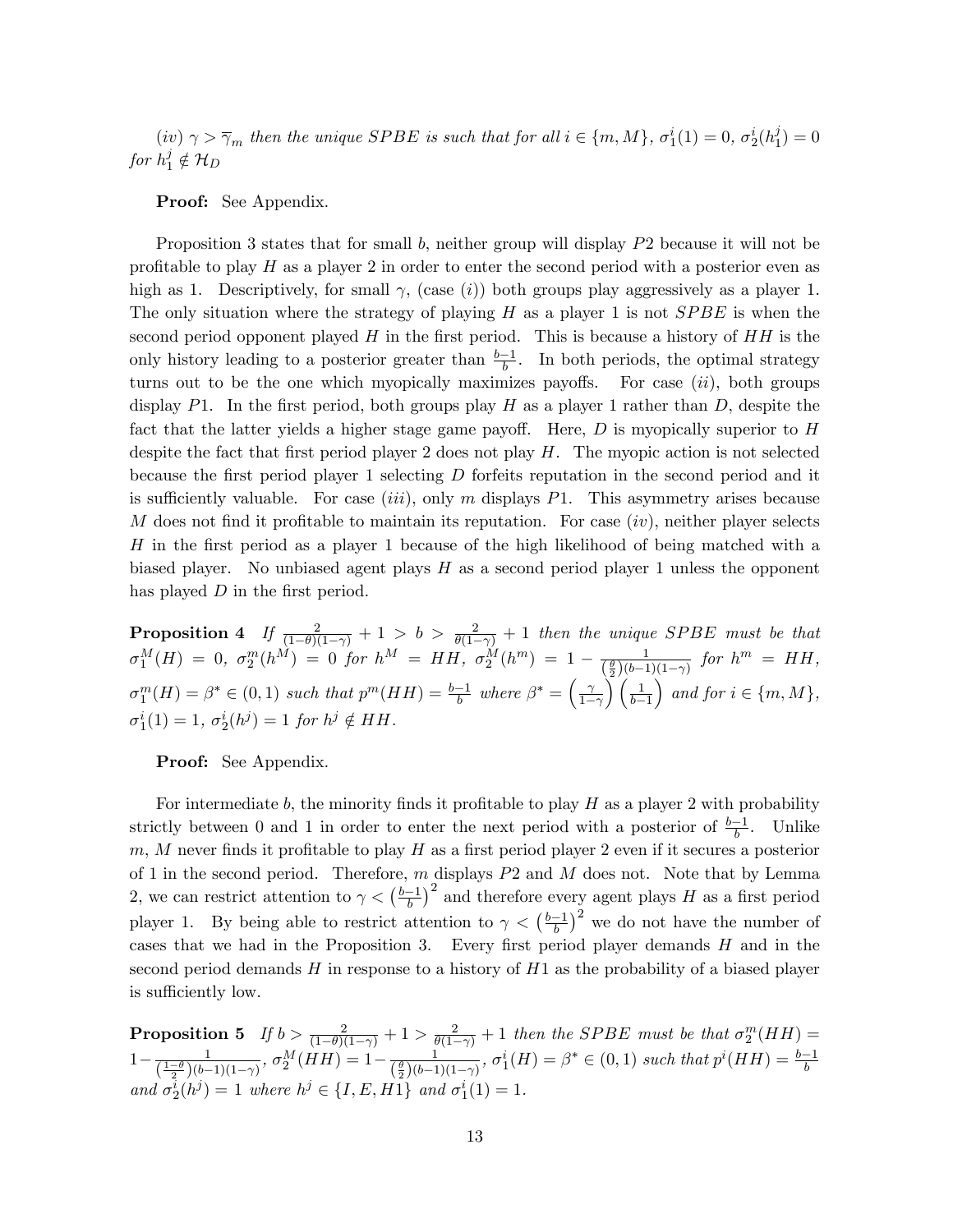#### Proof: See Appendix.

For large b, both groups exhibit  $P2$ . Much of the reasoning above involving m now holds for both groups. Again, by Lemma 2, we restrict attention to  $\gamma < (\frac{b-1}{b})^2$ . Both groups play H as a player 1 in the first period and play H as a second period player 1 against a player with a history of  $H1$ .

Propositions 3, 4 and 5 characterize the *SPBE*. Figure 6 demonstrates, given a value of  $\theta$ , the regions of b and  $\gamma$  which are consistent with a *SPBE*.

#### FIGURE 6 HERE

The northwest portion of the graph corresponds to the values of b and  $\gamma$  which yield the SPBE as described in Proposition 5. In other words, for high b and low  $\gamma$ , both groups exhibit  $P2$ . The band to the right of this corresponds to the parameters which yield the  $SPBE$  as described in Proposition 4. To the right of this band, there are three small bands which correspond to the parameters which yield the  $SPBE$  as described in Proposition 3  $(i)$ ,  $(ii)$  and  $(iii)$ . Finally, the southeast portion of the graph corresponds to the values of b and  $\gamma$  which yield the *SPBE* as described in Proposition 3 (iv).

We now provide the following example in order to facilitate a more intuitive understanding of the model. While we vary b, we assume specific values for  $\theta$  and  $\gamma$ . In the first case  $(b=3)$ neither group displays  $P2$ , in the second case  $(b = 5)$  only the minority displays  $P2$  and in the final case  $(b = 7)$  both groups display P2.

**Example 1** Consider an SPBE where the majority group composes  $60\%$  of the population  $(\theta = 0.6)$ , each group contains a 10% fraction of biased players ( $\gamma = 0.1$ ) and the prize b is either 3, 5, or 7:

(i) In the case that  $b = 3$ , the SPBE strategies look similar to that of the unperturbed  $game.<sup>19</sup>$  The only difference being that those matched with a player who played H as a player  $2$  in the first period will play  $D$  as a player 1. The SPBE strategies are:

> $\sigma_1^i(1) = 1$  and  $\sigma_1^i(H) = 0$  for  $i \in \{m, M\}$  $\sigma_2^i(1, h^j) = 0$  if  $h^j = HH$  for  $i \in \{m, M\}$  $\sigma_2^i(1, h^j) = 1$  if  $h^j \neq HH$  for  $i \in \{m, M\}$

When  $b < \frac{2}{\theta(1-\gamma)} + 1 \approx 4.7$  (and thus  $b < \frac{2}{(1-\theta)(1-\gamma)} + 1 \approx 6.6$ ) the minority (majority) has no incentive to deviate from  $\sigma_1^i(H) = 0$ . Here, in both majority and minority groups, only biased players destroy surplus.

(ii) In the case that  $b = 5$  the incentives (and therefore first period strategies) are identical to the  $b = 3$  case for M, but not for m. Here  $\sigma_1^m(H) = 0$  cannot be part of an SPBE.

<sup>&</sup>lt;sup>19</sup>The interested reader is referred to the appendix for Propositions 3 (i), 4 and 5 respectively for the proofs of the strategies given in parts  $(i)$ ,  $(ii)$  and  $(iii)$  of the example.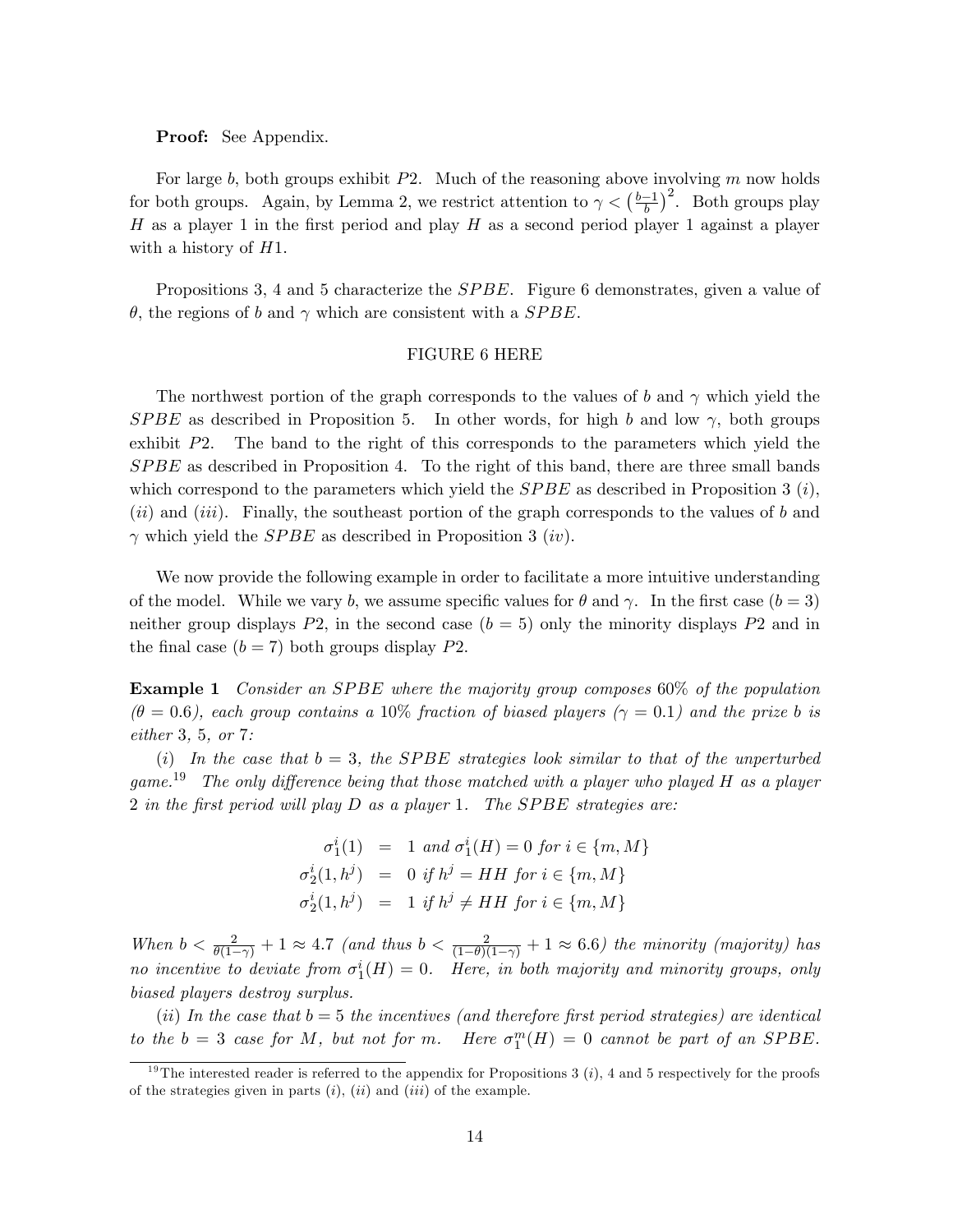However it also cannot be that  $\sigma_1^m(H) = 1$  because this would imply  $p^m(HH) = \gamma$  and thus  $\sigma_2^M(HH) = 0$  for M as  $\gamma < \frac{b-1}{b}$ . Therefore  $\sigma_1^m(H)$  must be such that  $p^m(HH) = \frac{b-1}{b} = \frac{4}{5}$  $\frac{4}{5}$ . This is the posterior which makes the agent as a player  $1$  indifferent between  $H$  and  $D$ . This mixing probability occurs at  $\sigma_1^m(H) = \frac{\gamma}{(1-\gamma)(b-1)} = 0.028$ .

(iii) In the case that  $b = 7$ , both m and M will mix such that  $p^{i}(h) = \frac{6}{7}$ . This mixing probability occurs at  $\sigma_1^i(H) = 0.0185$ . Similarly both groups must mix as a second period player 2 in order to keep the first period player 2 indifferent between playing  $H$  and  $D$  against an  $H.\blacksquare$ 

# 5 SPBE Results

We now characterize some basic properties of the  $SPBE$ . We illustrate the underlying asymmetry in payoffs by showing that the majority always does strictly better for parameter values such that both groups have identical equilibrium strategies. We also show that reputation is always more valuable for the minority players. Hence, we find that minority players will always exhibit weakly more aggressive behavior in the first period, than do majority players.<sup>20</sup>

Although the  $SPBE$  is generically unique, depending on the particular parameters of the game, the equilibrium can have significantly different properties. For some parameter values,  $SPBE$  strategies and therefore equilibrium payoffs can exhibit some asymmetry. However, there is also a basic asymmetry inherent in our model, which is best illustrated when attention is restricted to strongly symmetric strategies - that is, first period strategy profiles which are identical across groups. This motivates the following definition:

**Definition 6** Let  $\sigma^{\Gamma}$  be the SPBE of  $\Gamma$ . Then  $\Gamma$  is strongly symmetric if the first period strategies in  $\sigma^{\Gamma}$  can be written without reference to group membership.

We say that a game is strongly symmetric if its parameters are such that all players have identical Örst period equilibrium strategies. However, even in such a markedly symmetric environment, the majority does strictly better than the minority, as the next result shows.<sup>21</sup>

**Proposition 6** If  $\Gamma$  is strongly symmetric, the majority has a strictly higher ex-ante payoff than the minority.

This result follows from the fact that majority group members are more likely to be in an ingroup match than minority group members. If  $\Gamma$  is strongly symmetric, an ingroup match is more profitable than an outgroup match. Additionally, the posteriors for a given history are identical across groups which implies that second period strategies are also identical. These facts combine to produce the result.

 $^{20}$ As this paper proposes a general model of social conflict, the only assumed asymmetry involves the probability of an outgroup match. The following results crucially depend on this symmetry. In modeling a particular situation, where the symmetry assumptions are not justified, a modified version of our model will suffice.

 $2<sup>1</sup>$ The proof is available from the author upon request.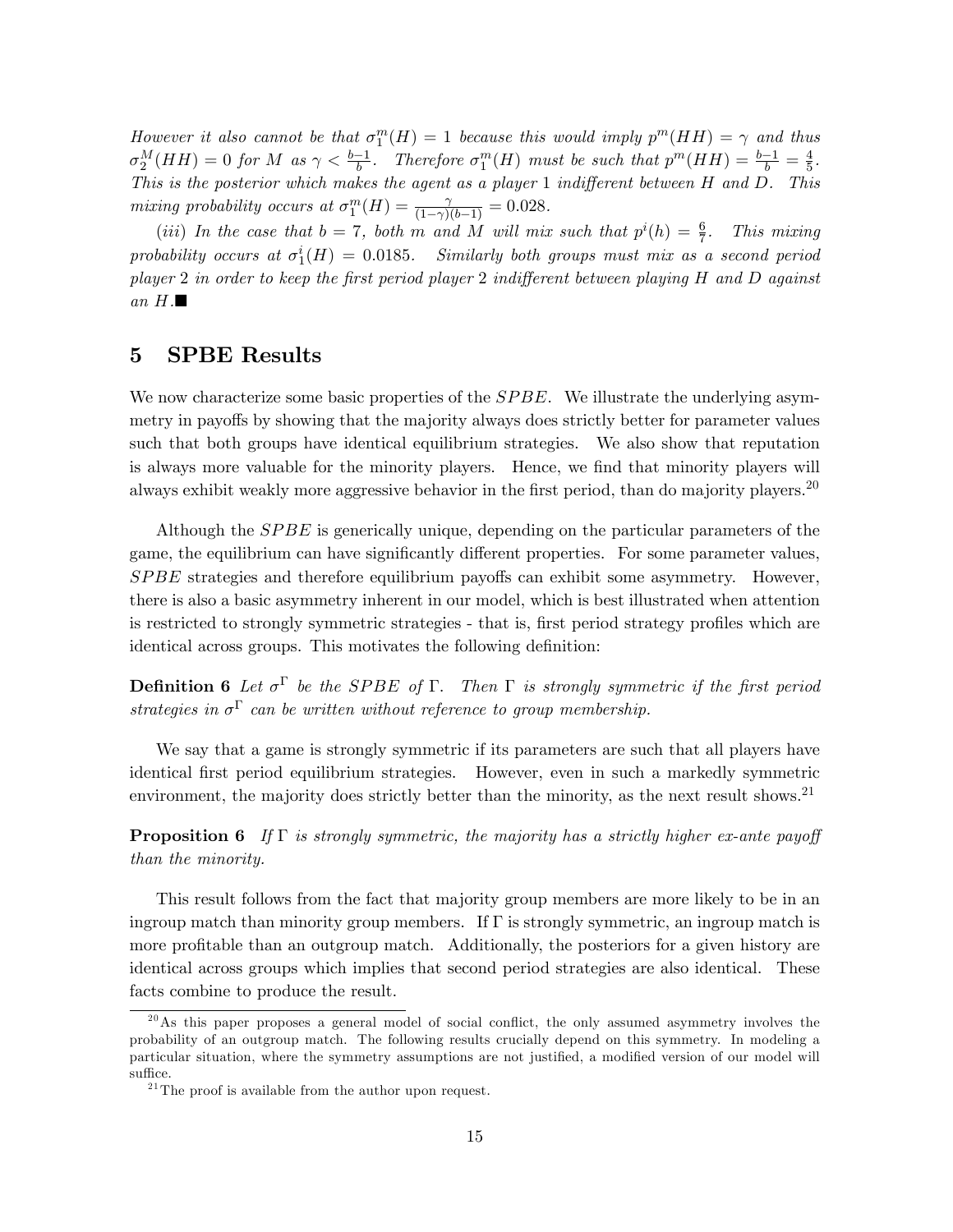Note that this result crucially depends on the existence of the biased players ( $\gamma > 0$ ). In the unperturbed game, members of both groups have an expected payoff of  $b + 1$ . Therefore if there are biased players then we observe no payoff differences based on group membership.

Although Proposition 6 demonstrates that for strongly symmetric  $\Gamma$ , the majority always does better than the minority, the majority can do worse if the equilibrium strategies across groups are sufficiently asymmetric. We now present an example of such an  $SPBE$  where the minority has a larger expected payoff than the majority.

**Example 2** Suppose that  $\theta = 0.6$ ,  $b = 2$ , and  $\gamma = 0.55$ . The SPBE which corresponds to these parameter values is described by Proposition  $3$  (iii). In this SPBE the minority displays P1 and the majority does not. Therefore, the SPBE is not strongly symmetric. If we let  $E^i$  represent the ex-ante payoff of player i, then it follows that:

$$
E^m = 2.825 > E^M = 2.687
$$

 $\blacksquare$ 

The above example demonstrates the necessity of the strong symmetry assumption in Proposition 6. The intuition behind Example 2 is that the majority does not obtain a reputation while the minority does. Hence, the minority does sufficiently better than the majority in outgroup matches and so the minority does better overall.

In Example 2, the minority exhibits more aggressive behavior in the first period than does the majority. This is a general feature of the *SPBE*, as we show in the next proposition. Specifically, we show that the minority is always at least as likely as the majority to play  $H$ as a first period player 1 and player 2.

**Proposition 7** In every generic SPBE, a minority member m plays at least as aggressively as a majority member M :

$$
\sigma_1^M(1) \le \sigma_1^m(1) \text{ and } \sigma_1^M(H) \le \sigma_1^m(H).
$$

Proof: See Appendix.

The intuition behind Proposition 7 is that reputation is more valuable to the minority than the majority, as the former is more likely to be in a second period outgroup match. Note that we assume very little asymmetry between the groups; we assume uniform matching, an equal probability of being a player 1 and 2 in each period for both groups, and an equal fraction of biased players in each group. The only assumed asymmetry relates to the composition of society. One could imagine a situation where these symmetry assumptions are not appropriate. However, the purpose of this paper is to investigate social outcomes when assuming as little between group asymmetry as possible. Therefore, we do not explore these issues.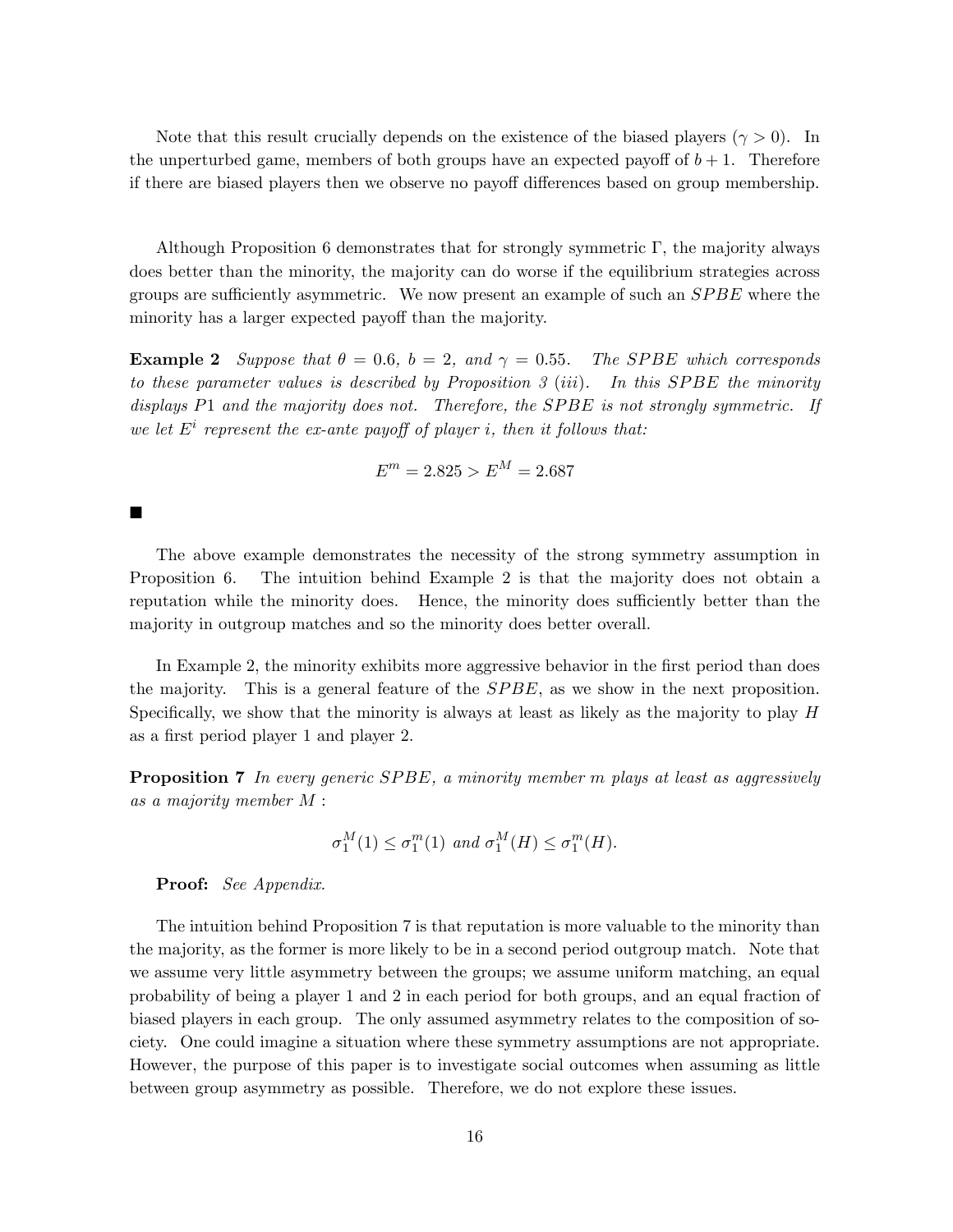We interpret Proposition 7 to be consistent with psychology literature related to the group identity of majorities and minorities. Psychologists Önd that minorities have a stronger group identity than do majorities.<sup>22</sup> As a result of this stronger identity, we expect stronger behavior; and in the context of our model, stronger behavior means more aggressive play.

# 6 Concluding Remarks

We have modeled a social setting containing some agents as described by our interpretation of the social identity literature. We have demonstrated that the struggle for resources, in the presence of agents with a taste for discrimination, can induce agents without such a taste to aggressively discriminate. The paper showed that for games which induce a sufficiently symmetric equilibrium, the majority has a greater ex-ante payoff than the minority. Additionally, we showed that the minority always plays the game at least as aggressively as the majority. We interpret this result as consistent with the experimental findings that minorities have stronger group identities than do majorities.

We showed that our model is consistent with empirical papers which find a relationship between social conflict and a measure of the social heterogeneity. Our results are also consistent with the literature identifying a relationship between social conflict and the inequitability of the environment. Indeed our model provides an individually rational explanation for these results. One possible alternative explanation for the empirical results is that *every* member of the society has a preference for better material outcomes for ingroup members, however the fraction of agents intransigently playing H in outgroup matches is increasing in b or  $1 - \theta$ . We regard our explanation as superior to this alternate explanation, as the latter effectively assumes the result.

It should be noted that there remain interesting, unanswered questions. For instance, it could be fruitful to investigate a model in which information is less than perfect. Obviously some information is required for these results to hold, however it might prove productive to investigate weaker assumptions. It would also be interesting to model the presence of three of more groups. It could be the case that there is be an interaction among the groups which is not present with only two groups.

In light of the recent interest in fairness, it is useful to note that there exist aspects of every society which could be described as unfair. In every society, economic inequalities persist on the basis of race, religion and gender. We argue that, in economic situations, *unfairness* is at least as important than fairness. It is also our opinion that the social identity literature is useful in providing direction for the study of unfairness.

 $22$ See Gurin et. al. (1999).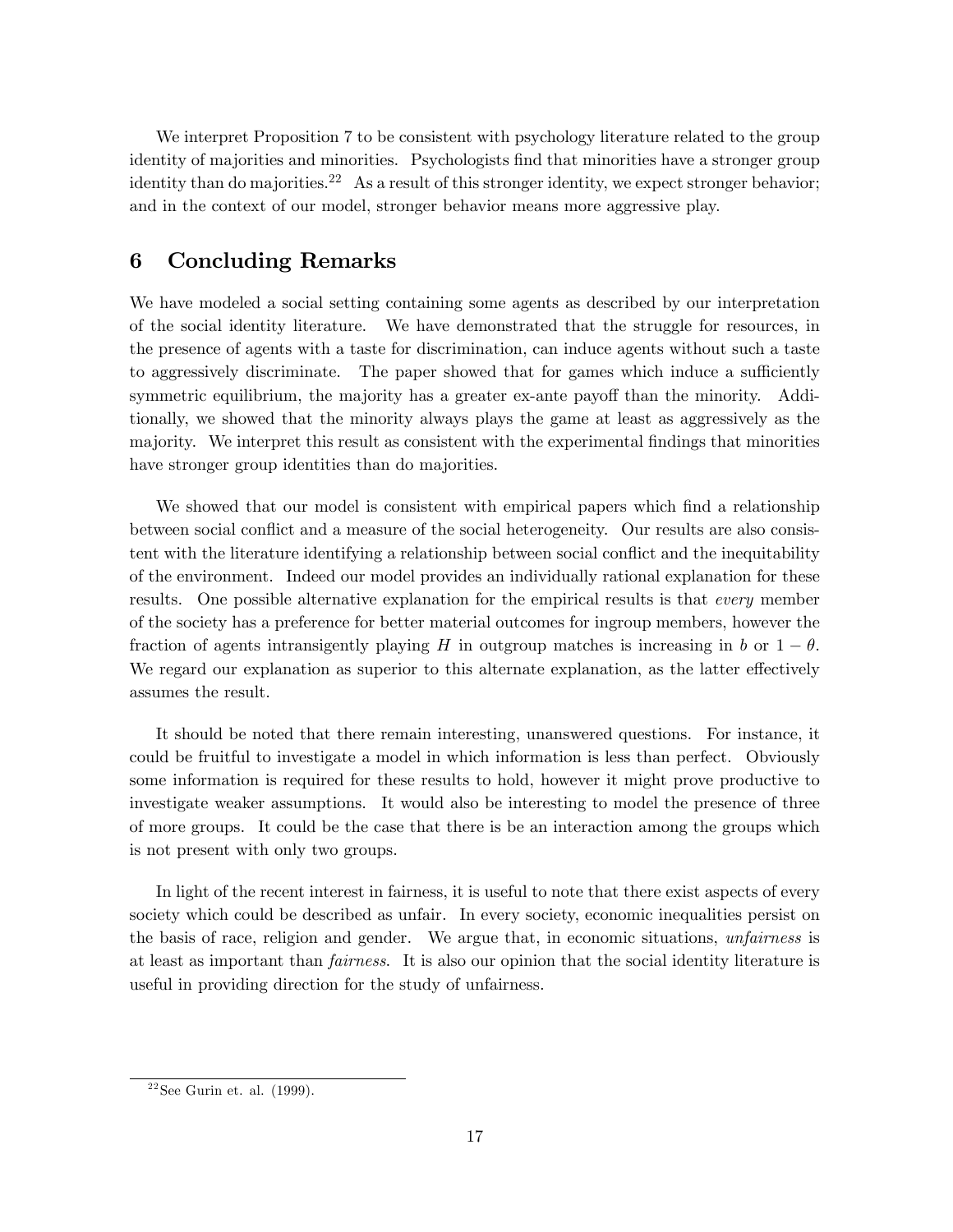# 7 Appendix

The appendix is arranged as follows. First we prove some technical results which we use subsequently. Then we prove our characterization of the  $SPBE$  where it is unique (Propositions 3, 4 and 5). Next we prove Proposition 7 then Proposition 1. Finally we characterize the  $SPBE$  where it is not unique (Proposition 8).

Before we begin, note that characterizing the *SPBE* boils down to characterizing  $\sigma_1^i(1)$ ,  $\sigma_1^i(H)$  and  $\sigma_2^i(h^j)$  for all  $i \in M(m)$ ,  $j \in m(M)$  and all  $h^j \in \mathcal{H}$ . Also, we define  $v_i(h^i)$  as the expected payoff of i entering period 2 with a history of  $h^{i}$ . The difference in continuation payoffs can be summarized by the difference in expected payoffs as a second period player 2 as strategy for an ingroup and outgroup as a player 1 are independent of the player's own history. The following two lemmas provide useful technical results and together prove Lemma 1.

**Lemma 2** If  $\gamma \geq \left(\frac{b-1}{b}\right)^2$  then  $b < \frac{2}{\theta(1-\gamma)} + 1$ 

**Proof:** Note that  $b < \frac{2}{\theta(1-\gamma)} + 1$  is equivalent to

$$
\gamma > \frac{\theta(b-1)-2}{\theta(b-1)}.\tag{1}
$$

With a domain of  $\theta \in [0.5, 1]$ , the right hand side of (1) attains a maximum at  $\theta = 1$ . Therefore,

$$
\frac{b-3}{b-1} \ge \frac{\theta(b-1)-2}{\theta(b-1)}.
$$

Notice that for all  $b > \frac{1}{3}$ 

$$
\left(\frac{b-1}{b}\right)^2 > \frac{b-3}{b-1} \tag{2}
$$

and so (2) implies that if  $\gamma \geq \left(\frac{b-1}{b}\right)^2$  then it must be that  $\gamma > \frac{\theta(b-1)-2}{\theta(b-1)}$ . Therefore, the lemma is proved.

**Lemma 3**  $b < \frac{2}{(1-\theta)(1-\gamma)} + 1$  ( $b < \frac{2}{\theta(1-\gamma)} + 1$ ) if and only if M (m) does not exhibit P2.

**Proof:** It must be that  $\sigma_1^M(H) > 0$  if and only if

$$
1 + \left(\frac{1-\theta}{2}\right) \ge 0 + \left(\frac{1-\theta}{2}\right) \left(b(1-\gamma) + \gamma\right).
$$

The left side represents the expected utility heading into the second period with a posterior of 1 and the right side represents the expected utility entering the second period known to be unbiased. The analogous reasoning holds for  $m$ .

**Corollary 1** P2 cannot occur in any SPBE if  $\gamma \geq \left(\frac{b-1}{b}\right)^2$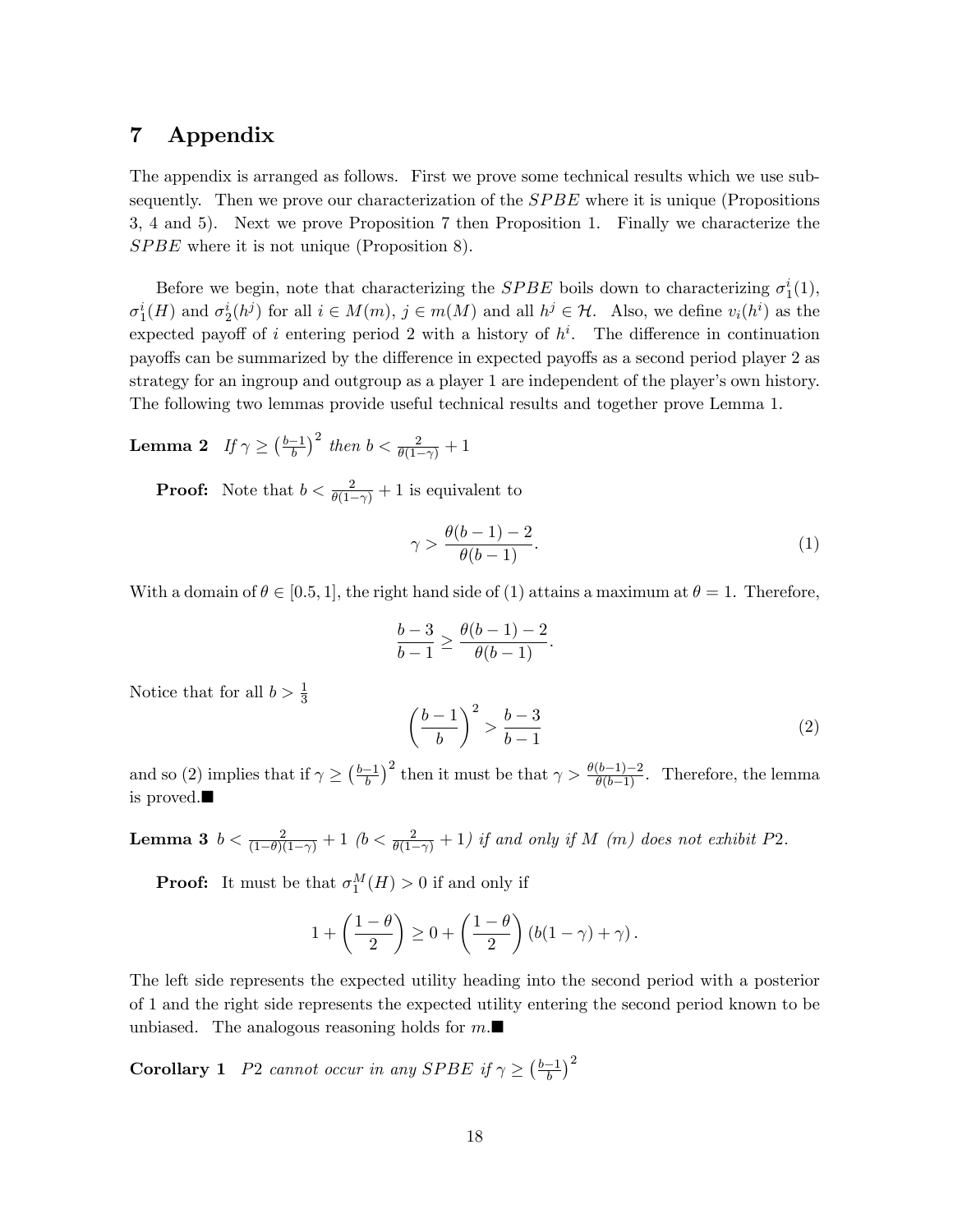This corollary follows from Lemmas 2 and 3 since  $b \geq \frac{2}{\theta(1-\gamma)} + 1$   $(b \geq \frac{2}{(1-\theta)(1-\gamma)} + 1)$  is a necessary condition for  $m(M)$  to display P2. This is the lower bound of b for which a player would sacrifice an immediate payoff of 1 in order to find entering the second period with a posterior of 1. This allows us to restrict attention to the  $SPBE$  which contains  $P2$ to  $\gamma < (\frac{b-1}{b})^2$ . Furthermore, note that the second condition for P1 requires that  $(1 - \gamma)(1 \sigma_1^j$  $\frac{j_1(H)}{b} < 1$ . This implies that P1 only occurs when  $\gamma \geq \frac{b-1}{b}$  as  $\frac{b-1}{b} > \left(\frac{b-1}{b}\right)^2$ . In other words, there are no parameter values for which the  $SPBE$  exhibits both  $P1$  and  $P2$ , which proves Lemma 1.

**Proof of Proposition 3:** In any SPBE with

$$
\frac{2}{(1-\theta)(1-\gamma)}+1>\frac{2}{\theta(1-\gamma)}+1>b
$$

it must be that  $\sigma_1^i(H) = 0$ , by Lemma 3. This implies posteriors of  $p^i(h^i) = 1$  for  $h^i = HH$  and  $p^i(h^i) = 0$  for  $h^i = DH$  and strategies  $\sigma^j(h^i) = 0$  for  $h^i = HH$ . If  $\sigma^i_1(H) = 0$  then  $p(HH) = 1$ and therefore  $\sigma_2^i(HH) = 0$ . It also must be that  $\sigma_2^i(h_1^j)$  $j_1^j$  = 1 if  $h_1^j \in \mathcal{H}_D$ . Furthermore, there can be no other *SPBE* strategies.

(*i*) It will be that  $\sigma_2^i(h^j) = 1$  if  $h^j \in \{I, E\}$  because  $p^j(h^j) = \gamma \langle \frac{b-1}{b} \rangle$ . It remains to determine  $\sigma_1^i(1)$  and  $\sigma_2^i(H1)$ . It cannot be that  $\sigma_1^i(1) = 0$  as this would imply that  $p^i(H1) = 1$ and  $\sigma^j_{\gamma}$  $2<sub>2</sub>(H1) = 0$ . However, a deviation is easy to find as both the first period stage game payoffs are higher for  $H$ :

$$
b(1 - \gamma) > 1 \tag{3}
$$

and

$$
v_i(H1) > v_i(D1) \tag{4}
$$

because  $p^{i}(H1) = 1 > \frac{b-1}{b} > p^{i}(D1) = 0$ . Therefore,  $\sigma_1^{i}(1) \neq 0$ . It cannot be that  $\sigma_1^i(1) = \alpha^* \in (0,1)$  because the first period player 1 cannot be indifferent between playing H and D as a player 1. Therefore,  $\sigma_1^i(1) = 1$  and  $p^i(H1) = \gamma$  so that  $\sigma_2^i(h^j) = 1$ . Furthermore, there can be no other *SPBE* strategies.

(*ii*) Here it cannot be that  $\sigma_1^i(1) = 0$  as this would imply that  $p^i(H1) = 1$ ,  $\sigma_2^i(h^j) = 0$  for  $h^{j} = H1$ . However, a deviation exists for M:

$$
b(1 - \gamma) + v_M(H1) > 1 + v_M(D1)
$$
  
\n
$$
b(1 - \gamma) + \left(\frac{1 - \theta}{2}\right)(b - 1)(1 - \gamma) > 1
$$
  
\n
$$
\frac{b - 1 + \left(\frac{1 - \theta}{2}\right)(b - 1)}{b + \left(\frac{1 - \theta}{2}\right)(b - 1)} = \overline{\gamma}_M > \gamma.
$$
  
\n(5)

And similarly for m:

$$
\frac{b-1+\left(\frac{\theta}{2}\right)(b-1)}{b+\left(\frac{\theta}{2}\right)(b-1)} = \overline{\gamma}_m
$$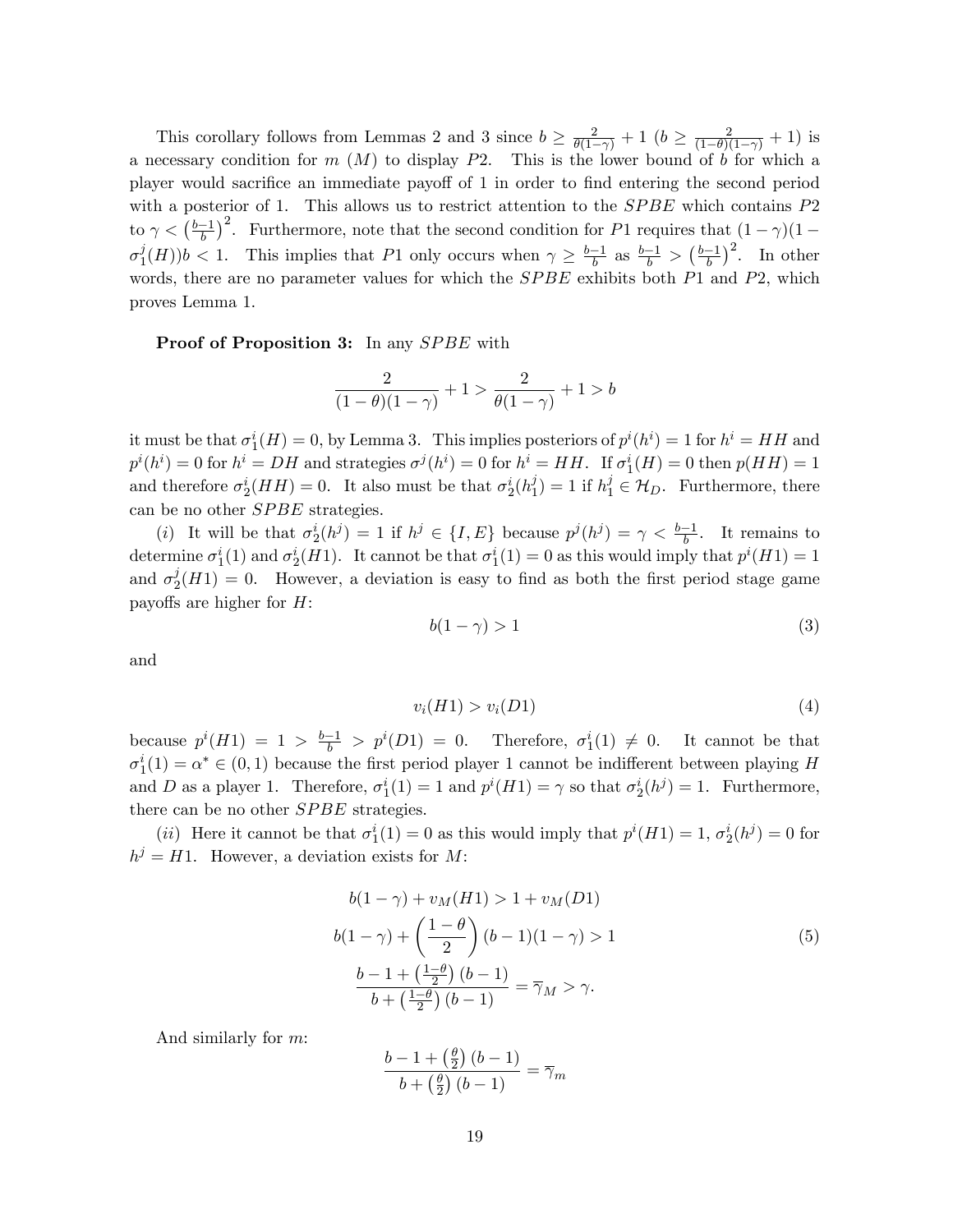where  $\overline{\gamma}_m > \overline{\gamma}_M > \frac{b-1}{b}$ . Therefore,  $\sigma_1^i(1) > 0$  despite the fact that the first period stage game payoff for D is greater than that of H for a player 1 of both groups. Hence, both  $m$ and M display P1. It also cannot be that  $\sigma_1^i(1) \in (0,1)$ . In order for the first period player 1 to mix, it would require:

$$
b(1 - \gamma) + v_i(H1) = 1 + v_i(D1). \tag{6}
$$

Since  $\gamma > \frac{b-1}{b}$ , (or  $b(1-\gamma) < 1$ ), (6) will only hold if  $v_i(H1) > v_i(D1)$ . Expression (6) only holds when  $\sigma_1^i(1)$  is such that  $p^i(H) \ge \frac{b-1}{b}$ . Since  $\overline{\gamma}_M > \gamma$ 

$$
b(1 - \gamma) + v_M(H1) > 1 + v_M(D1)
$$

if  $p^{i}(H1) > \frac{b-1}{b}$ . Therefore, the only way to satisfy (6) is to select  $\sigma_2^{j}$  $i_2^j(h^i)$  for  $h^i = H1$  such that  $p^{i}(H1) = \frac{b-1}{b}$  and this is impossible given that the prior  $\gamma$  is strictly greater than  $\frac{b-1}{b}$ . If  $\sigma_1^i(1)$  is such that  $p^i(H1) > \frac{b-1}{b}$  then  $\sigma_2^j$  $2(h^i) = 0$  for  $h^i = H1$ . Therefore, the optimal choice is  $\sigma_1^i(1) = 1$  and as a consequence  $\sigma_2^j$  $\frac{d}{dt}j(h^i) = 0$  for  $h^i = H1$ . It also follows that since  $\gamma > \frac{b-1}{b}$ that  $\sigma_2^i(h^j) = 0$  for  $h^j \in \{I, E\}$ . Indeed, this last fact holds for the final three sections of the proof. Furthermore, there can be no other SPBE strategies.

(*iii*) Since  $\gamma \in (\overline{\gamma}_M, \overline{\gamma}_m)$  we can make identical arguments as those given in part (*ii*) only for m and not M. Therefore  $\sigma_1^m(1) = 1$  and  $\sigma^M(h^m) = 0$  such that  $h^m = H1$ . In the case of M, it cannot be that  $\sigma_1^M(1) = 1$  because (5) no longer holds. It cannot be that  $\sigma_1^M(1) \in (0,1)$  because (6) cannot be satisfied by any value in this range. Therefore,  $\sigma_1^M(1) = 0$  and  $\sigma_2^m(h^M) = 0$  for  $h^M = H1$  as  $p^M(H1) = 1$  as it is no longer for worthwhile for  $M$  to display  $P1$ . Furthermore, there can be no other  $SPBE$  strategies.

(*iv*) Now the arguments supporting  $\sigma_1^i(1) \in (0,1]$  in cases (*ii*) and (*iii*) do not hold for either group. Therefore,  $\sigma_1^i(1) = 0$  and  $\sigma_2^i(h^j) = 0$  for  $h^j = H1$  as  $p^i(H1) = 1$ . It is no longer for either group to display P1. Furthermore, there can be no other  $SPBE$  strategies.

**Proof of Proposition 4:** In any *SPBE* with  $\frac{2}{(1-\theta)(1-\gamma)}+1 > b > \frac{2}{\theta(1-\gamma)}+1$ , it must be that  $\sigma_1^m(H) = \beta^* \in (0,1)$  such that  $p^m(HH) = \frac{b-1}{b}$  and  $\sigma_1^M(H) = 0$ . By Lemma 3, it cannot be that  $\sigma_1^M(H) > 0$ . Therefore,  $\sigma_1^M(H) = 0$  and  $\sigma_2^m(h^M) = 0$  when  $h^M = HH$ . In the case of m, it cannot be that  $\sigma_1^m(H) = 0$ . It also cannot be that  $\sigma_1^m(H) = 1$  as this implies that  $p^m(HH) = \gamma < \frac{b-1}{b}$  and so  $v_m(HH) = v_m(DH)$ . Therefore,  $\sigma_1^m(H) = 0$  is a profitable deviation. It must be that  $\sigma_1^m(H) = \beta^*$  such that

$$
p^{m}(HH) = \frac{b-1}{b} = \frac{\gamma}{\gamma + (1-\gamma)\beta^*}
$$

$$
\beta^* = \left(\frac{\gamma}{1-\gamma}\right)\left(\frac{1}{b-1}\right)
$$

If  $\sigma_1^m(H) > \beta^*$  then  $p^m(HH) < \frac{b-1}{b}$  which would imply  $\sigma_2^M(h^m) = 1$  where  $h^m = HH$ . There would be no benefit for  $\sigma_1^m(H) > 0$ , and so it must be that  $\sigma_1^m(H) \leq \beta^*$ . If  $\sigma_1^m(H) < \beta^*$ then  $p^m(HH) > \frac{b-1}{b}$  which would imply that  $\sigma_2^M(h^m) = 0$  where  $h^m = HH$ . However, if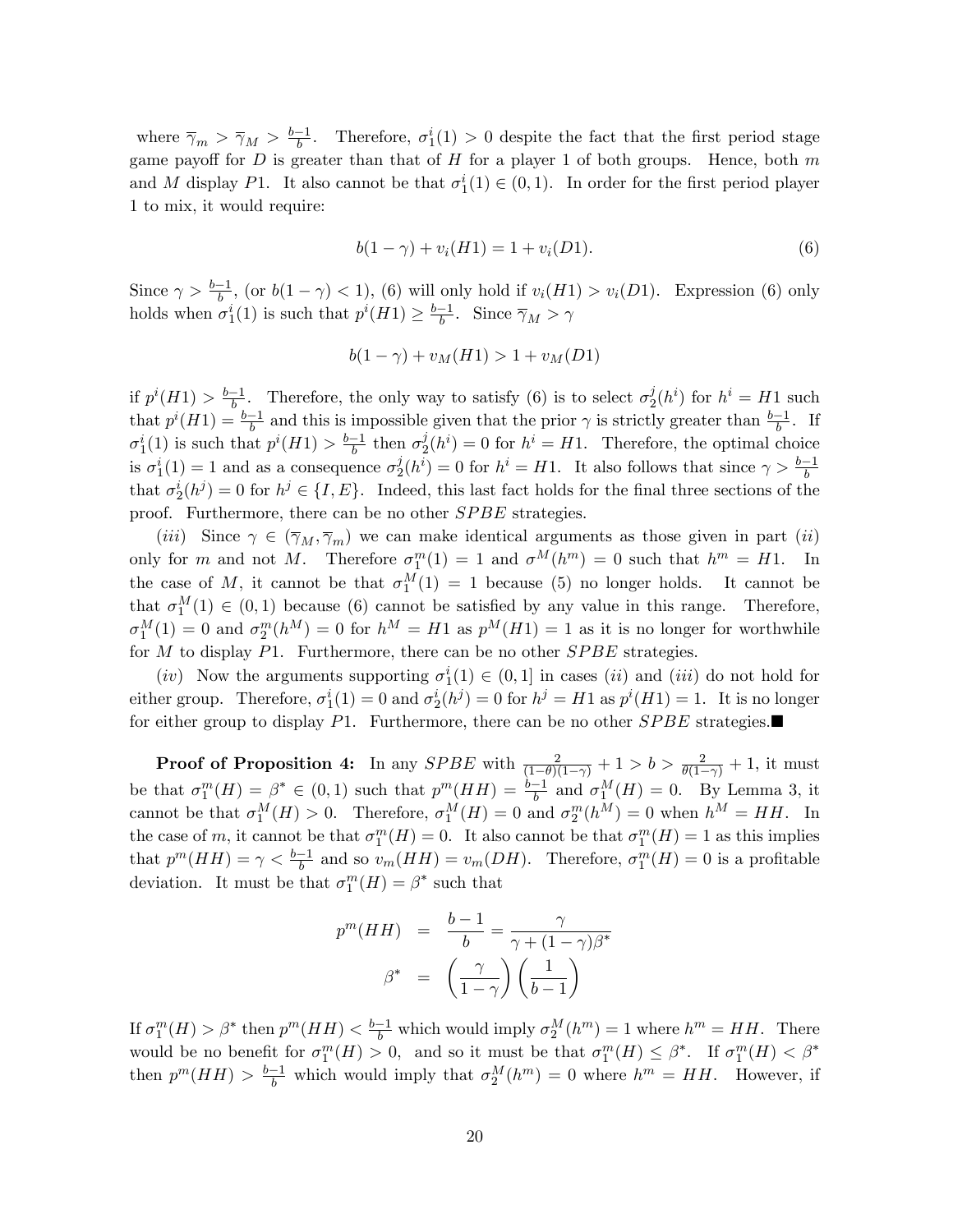$\sigma_2^M(h^m) = 0$  where  $h^m = HH$  then  $\sigma_1^m(H) = 1$  is optimal. By the above argument this cannot be the case, therefore  $\sigma_1^m(H) = \beta^*$ . The *SPBE* requires

$$
0 + v_m(HH) = 1 + v_m(DH)
$$
  

$$
0 + \left(\frac{\theta}{2}\right)[b(1-\gamma)(1-\sigma_2^M(HH)) + (1-\gamma)\sigma_2^M(HH) + \gamma] = 1 + \left(\frac{\theta}{2}\right)
$$

so that

$$
\sigma_2^M(HH) = \frac{\left(\frac{\theta}{2}\right)(b-1)(1-\gamma) - 1}{\left(\frac{\theta}{2}\right)(b-1)(1-\gamma)}.
$$

Therefore,  $\sigma_1^m(H) = \beta^*$  such that  $p^m(HH) = \frac{b-1}{b}$ . Additionally, since  $\gamma < (\frac{b-1}{b})^2 < \frac{b-1}{b}$ , it must be that  $\sigma_2^i(h^j) = 1$  for  $h^j \in \{I, E, D1, DH\}$ . Since  $\gamma \leq \left(\frac{b-1}{b}\right)^2$  the *SPBE* must be that  $\sigma_1^M(1) = 1$  because

$$
b(1 - \gamma)(1 - \beta^*) + v_M(H1) \ge 1 + v_M(D1)
$$
\n(7)

 $v_M(H1) = v_M(D1)$  as  $p^M(H1) < \frac{b-1}{b}$ . Therefore, (7) holds when  $\gamma \leq (\frac{b-1}{b})^2$ . Furthermore,  $\sigma_1^m(1) = 1$  and  $\sigma_2^M(h^m) = 1$  for  $h^m = H1$ . This is true as  $v_m(H1) = v_m(D1)$  and  $b(1-\gamma) > 1$ . Furthermore, there can be no other  $SPBE$  strategies.

**Proof of Proposition 5:** In any *SPBE* with  $b \ge \frac{2}{(1-\theta)(1-\gamma)} + 1 > \frac{2}{\theta(1-\gamma)} + 1$ , it must be that  $\sigma_1^i(H) = \beta^* \in (0,1)$  such that  $p^i(HH) = \frac{b-1}{b}$ . Here, the argument presented in the proof of Proposition 4 goes through for both M and m. It also must be that  $\sigma_2^i(h^j) \in (0,1)$ where  $h^{j} = HH$ . Just as in Proposition 4, in order to determine  $\sigma_2^M(HH)$  it must be that

$$
0 + \left(\frac{\theta}{2}\right)(b(1-\gamma)(1-\sigma_2^M(HH)) + (1-\gamma)\sigma_2^M(HH) + \gamma) = 1 + \left(\frac{\theta}{2}\right)
$$

and similarly for  $\sigma_2^m(HH)$ . Additionally, Lemma 2 allows us to restrict attention to  $\gamma <$  $\left(\frac{b-1}{b}\right)^2 < \frac{b-1}{b}$ . This allows us to determine that  $\sigma_2^i(h^j) = 1$  for  $h^j \in \{I, E\}$ . Since  $\gamma \leq \left(\frac{b-1}{b}\right)^2$ arguments in the proof of Proposition 4 apply to both M and m therefore  $\sigma_1^i(1) = 1$  and  $\sigma_2^i(h^j) = 1$  for  $h^j = H1$ . Furthermore, there can be no other *SPBE* strategies.

**Proof of Proposition 7:** We begin by showing that  $\sigma_1^M(H) \leq \sigma_1^m(H)$ . Suppose there was an  $SPBE$  such that

$$
\sigma_1^M(H) > \sigma_1^m(H).
$$

First note that by Lemma 2, if  $\sigma_1^i(H) > 0$  then  $\gamma < (\frac{b-1}{b})^2$ . If  $\sigma_1^i(H) = 1$  and  $\gamma < \frac{b-1}{b}$ then there is no benefit to foregoing payment in the first period because  $p^{i}(HH) = \gamma < \frac{b-1}{b}$ . Furthermore, arguments advanced in the Proof of Proposition 4 show that if  $\sigma_1^i(H) \in (0,1)$ then it must be that  $\sigma_1^i(H) = \beta^*$  such that  $p^i(HH) = \frac{b-1}{b}$ . Therefore,  $\sigma_1^i(H) \in \{0, \beta^*\}$ . To satisfy the inequality it must be that  $\sigma_1^M(H) = \beta^* > \sigma_1^m(H) = 0$ . In order to support this SPBE it must be that

$$
1 = v_M(HH) - v_M(DH)
$$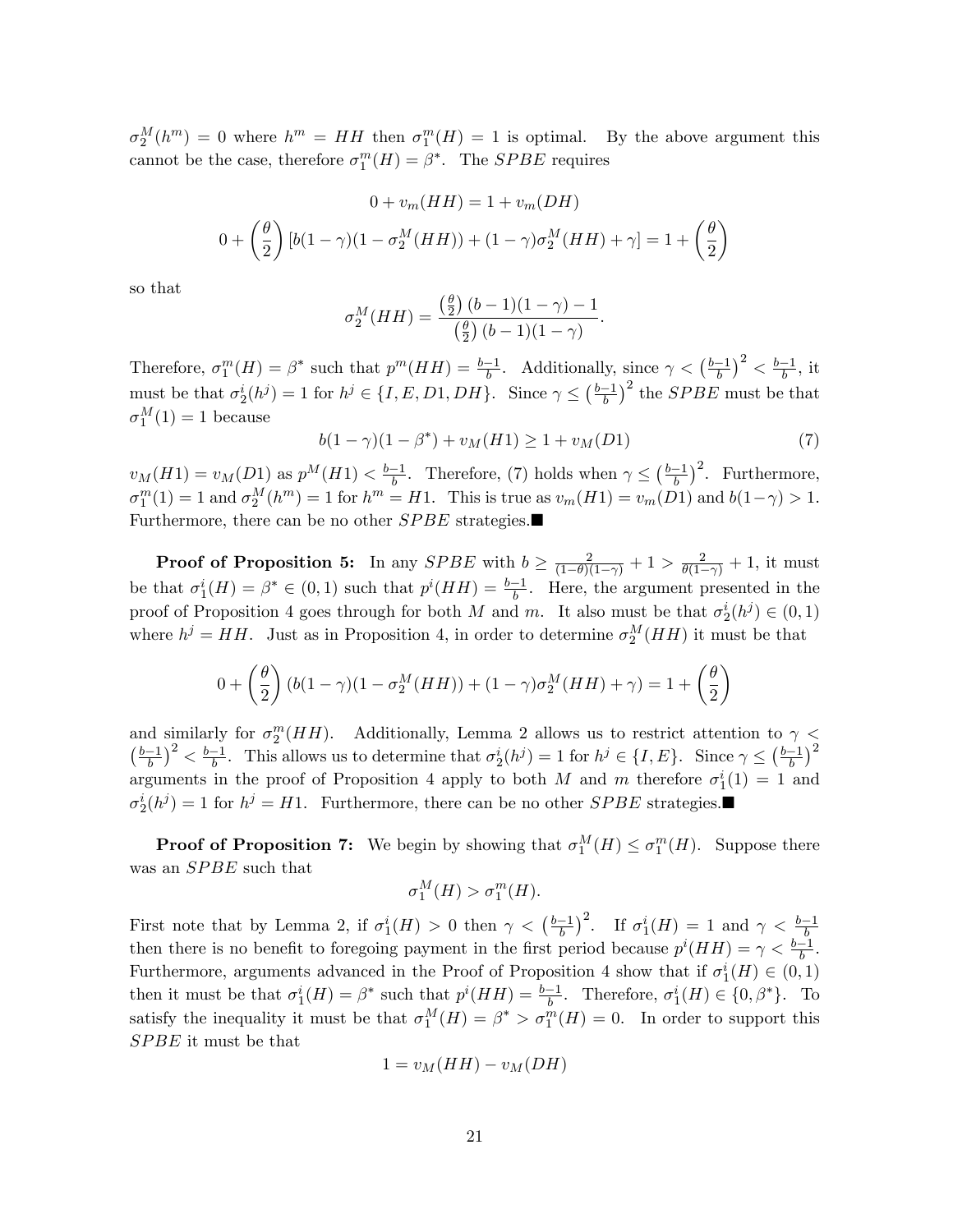and therefore

$$
1 = \left(\frac{1-\theta}{2}\right)(b-1)(1-\gamma)(1-\sigma_2^m(HH)).
$$

It must also be that

$$
1 > v_m(HH) - v_m(DH)
$$
  

$$
1 > \left(\frac{\theta}{2}\right)(b-1)(1-\gamma).
$$

This is a contradiction as

$$
\left(\frac{1-\theta}{2}\right)(b-1)(1-\gamma)(1-\sigma_2^m(HH)) < \frac{\theta}{2}(b-1)(1-\gamma)
$$

and so it is proved that  $\sigma_1^M(H) \leq \sigma_1^m(H)$ .

Now we show that  $\sigma_1^M(1) \leq \sigma_1^m(1)$ . By way of contradiction, suppose that:

$$
\sigma_1^M(1) > \sigma_1^m(1).
$$

In the case that  $\gamma > \frac{b-1}{b}$ , for all  $\sigma_1^i(H) \in [0,1]$ , it must be that  $p^i(HH) > \frac{b-1}{b}$  and so  $\sigma^j_2$  $2<sup>j</sup>(HH) = 1$ . Therefore, in order for  $\sigma_1^i(H) \in (0,1)$ , it must be that<sup>23</sup>

$$
b(1 - \gamma) + v_i(H1) = 1 + v_i(D1).
$$

This condition only holds for  $\overline{\gamma}_M$  in the case of the majority and  $\overline{\gamma}_m$  in the case of the minority. Since we are restricting attention to generic parameters, we can exclude  $\sigma_1^i(H) \in (0,1)$ . Therefore, the only remaining case for  $\gamma > \frac{b-1}{b}$  is:  $1 = \sigma_1^M(1) > \sigma_1^m(1) = 0$ . This implies that

$$
b(1 - \gamma) + v_M(H1) > 1 + v_M(D1)
$$
  

$$
b(1 - \gamma) + v_m(H1) < 1 + v_m(D1)
$$

and so

$$
\left(\frac{\theta}{2}\right)(b-1)(1-\gamma) < 1 - b(1-\gamma) < \left(\frac{1-\theta}{2}\right)(b-1)(1-\gamma).
$$

This is a contradiction and so for  $\gamma > \frac{b-1}{b}$ , it must be that  $\sigma_1^M(1) \leq \sigma_1^m(1)$ .

In the case that  $\gamma < \frac{b-1}{b}$ ,  $\sigma_1^i(H)$  will affect  $\sigma_2^j$  $\sigma_1^j(HH)$ . We investigate  $\sigma_1^i(H) \in (0, \alpha^*)$  $\{\alpha^*\}\cup(\alpha^*,1)$  where  $\alpha^*=\left(\frac{\gamma}{(1-\gamma)(b-1)}\right)$  which implies  $p^i(HH)=\frac{b-1}{b}$ . In order for i to mix, it must be that:

$$
b(1 - \gamma)(1 - \sigma_1^j(H)) + v_i(H1) = 1 + v_i(D1).
$$
\n(8)

It must be that  $v_i(H1) \ge v_i(D1)$ . Since  $\gamma < \frac{b-1}{b}$ , (8) only holds when  $\sigma_1^j$  $_1^{\jmath}(H) > 0$ . However, since  $\sigma_1^j$  $j(1)$  only takes one nonzero value:  $\frac{\gamma}{(1-\gamma)(b-1)}$ . Since a player is displaying P2, by

<sup>&</sup>lt;sup>23</sup>Note that since  $\gamma > \frac{b-1}{b}$  no player displays P2.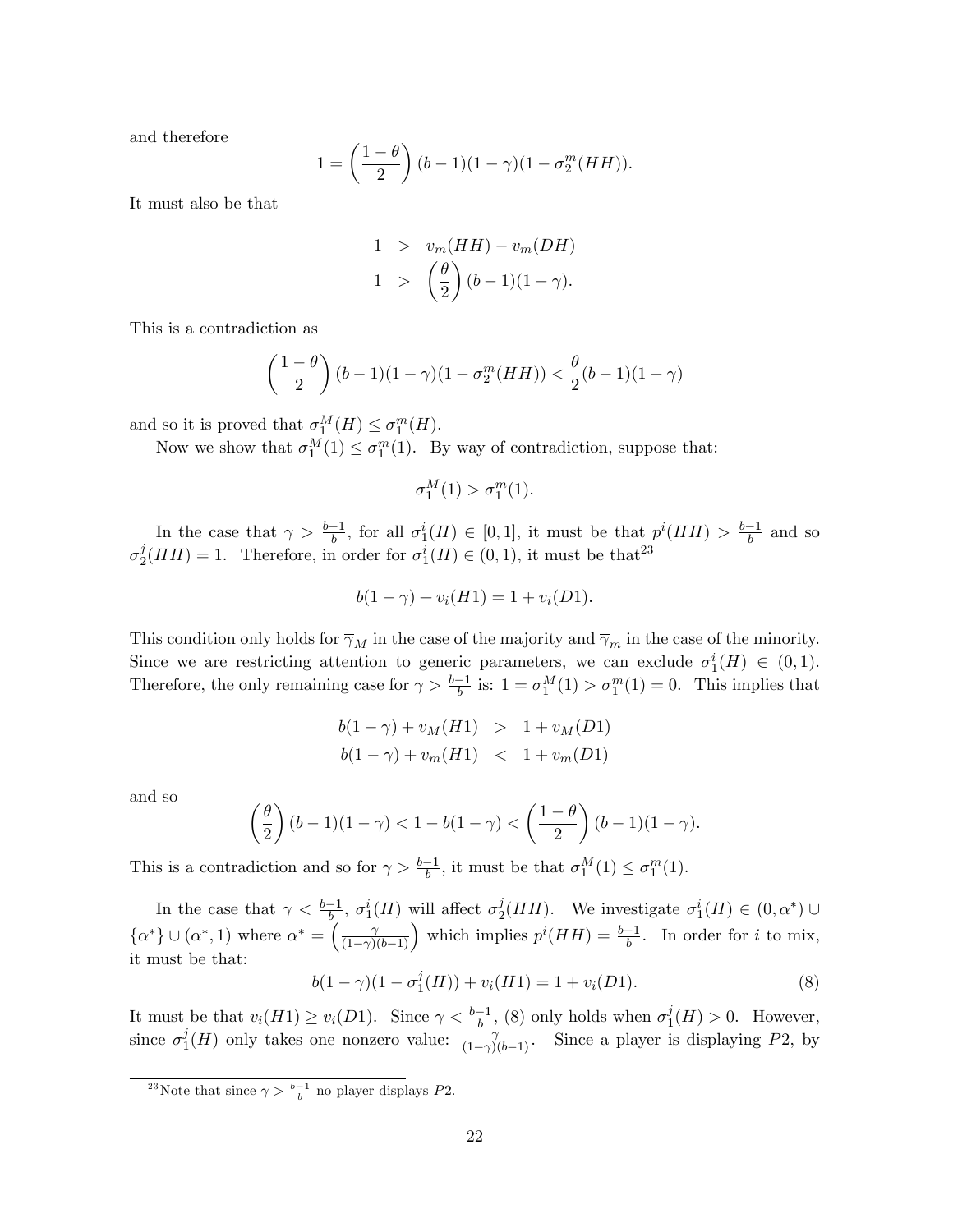Lemma 2 it must be that  $\gamma < (\frac{b-1}{b})^2$ . However,  $b(1-\frac{b\gamma}{b-1})$  $_{b-1}$  $= 1$  is not satisfied by any  $\gamma < \left(\frac{b-1}{b}\right)^2$  therefore  $b\left(1 - \frac{b\gamma}{b-1}\right)$  $_{b-1}$  $\Big)+v_i(H1)=1+v_i(D1)$  cannot be satisfied by any  $\gamma<(\frac{b-1}{b})^2$ . Therefore, the only remaining case for  $\gamma < \frac{b-1}{b}$  is:  $1 = \sigma_1^M(1) > \sigma_1^m(1) = 0$ . In this case,  $v_M(H1) = v_M(D1)$  as  $p^M(H1) = \gamma < \frac{b-1}{b}$ . A deviation of m would imply  $p^m(H1) = 1$  and therefore,  $v_m(H1) > v_m(D1)$ . This leads to a contradiction as it cannot be that

$$
b(1-\gamma) > 1
$$

and

$$
b(1 - \gamma) + v_m(H1) < 1 + v_m(D1).
$$

Therefore,  $\sigma_1^M(1) \leq \sigma_1^m(1)$  for generic parameter values.

**Proof of Proposition 1:** For every set of parameter values  $(b, \theta, \gamma)$ , the statement of Propositions 3, 4 and 5 map to the corresponding values of  $\mathcal{I}$ . Therefore in the proof of Proposition 1, we note the trajectory of  $\mathcal{I}$ , given b and  $\gamma$ , as  $\theta$  varies. As  $1-\theta$  changes, the incentives for each group changes. Specifically, as  $1 - \theta$  gets larger, the minority reputation becomes less valuable and the majority reputation becomes more valuable. As  $1 - \theta$  becomes large one of the following three possibilities occur. In the first case, no qualitative change occurs in the  $SPBE$ . In the second case, the majority does not exhibit reputation whereas the minority exhibits reputation for small  $1 - \theta$  and for large values does not exhibit reputation. In the third case, the minority always exhibits reputation and for small  $1 - \theta$  the majority does not display reputation and for large values, the majority does display reputation.

Now we characterize the relationship between  $\mathcal I$  and  $1-\theta$  for every pair of  $(b, \gamma)$ . If  $b \leq \frac{2+(1-\gamma)}{3(1-\gamma)}$  $\frac{1+(1-\gamma)}{3(1-\gamma)}$ , then for all values of  $1-\theta$ , it will be that  $\mathcal{I} = (b+1)\theta(1-\theta)[4\gamma^2]$ . This implies that for values of  $(b, \gamma)$  in this region  $\mathcal I$  is strictly increasing and continuous in  $1-\theta$ . Therefore  $1 - \theta^* = 0.5.$ 

If  $b \in (\frac{2+(1-\gamma)}{3(1-\gamma)})$  $\frac{3(1-\gamma)}{3(1-\gamma)}$ ,  $\frac{4+(1-\gamma)}{5(1-\gamma)}$  $\frac{1+(1-\gamma)}{5(1-\gamma)}$  then for small values of  $1-\theta$  it will be that  $\mathcal{I} = (b+1)\theta(1-\theta)$  $\theta$ [ $\gamma$ (1+3 $\gamma$ )] and for large values of 1- $\theta$  it will be that  $\mathcal{I} = (b+1)\theta(1-\theta)[4\gamma^2]$ . Intuitively, for small  $1 - \theta$  the minority exhibits P1. However, for large  $1 - \theta$ , it is no longer profitable for the minority to exhibit P1. This downward discontinuity occurs at  $1-\theta$  such that  $b = \frac{2+\theta(1-\gamma)}{(2+\theta)(1-\gamma)}$  $(2+\theta)(1-\gamma)$ . Note that at this downward discontinuity the minority is indifferent between displaying  $\overleftrightarrow{P1}$  or not. Therefore,  $\mathcal{I} \in [(b+1)\theta(1-\theta)[4\gamma^2], (b+1)\theta(1-\theta)[\gamma(1+3\gamma)]]$  at  $1-\theta$  where  $b = \frac{2+\theta(1-\gamma)}{(2+\theta)(1-\gamma)}$  $\frac{2+\theta(1-\gamma)}{(2+\theta)(1-\gamma)}$ Hence,  $1 - \theta^*$  is where  $b = \frac{2 + \theta(1 - \gamma)}{(2 + \theta)(1 - \gamma)}$  $\frac{2+e(1-\gamma)}{(2+\theta)(1-\gamma)}$  and this is strictly larger than zero.

If  $b = \frac{4 + (1 - \gamma)}{5(1 - \gamma)}$  $\frac{f+(1-\gamma)}{5(1-\gamma)}$  then  $\mathcal{I} = (b+1)\theta(1-\theta)[\gamma(1+3\gamma)]$  for all values of  $1-\theta$ . This implies that for values of  $(b, \gamma)$  such that  $b = \frac{4 + (1 - \gamma)}{5(1 - \gamma)}$  $\frac{1+(1-\gamma)}{5(1-\gamma)}$  then  $\mathcal I$  is strictly increasing and continuous in  $1-\theta$ . Therefore,  $1 - \theta^* = 0.5$ .

If  $b \in \left(\frac{4+(1-\gamma)}{5(1-\gamma)}\right)$  $\frac{1+(1-\gamma)}{5(1-\gamma)}$ ,  $\frac{1}{1-\gamma}$  then for small values  $1-\theta$  it will be that  $\mathcal{I} = (b+1)\theta(1-\theta)[\gamma(1+3\gamma)]$ and for large values of  $1 - \theta$  it will be that  $\mathcal{I} = (b+1)\theta(1-\theta)2\gamma(1+\gamma)$ . Intuitively, for small  $1 - \theta$  the majority does not exhibit P1 however for large  $1 - \theta$  the reputation of the majority becomes sufficiently profitable to display P1. This upward discontinuity occurs at  $1 - \theta$  such that  $b = \frac{2+(1-\theta)(1-\gamma)}{(3-\theta)(1-\gamma)}$  $(3-\theta)(1-\gamma)$ Note that at this discontinuity, the majority is indifferent between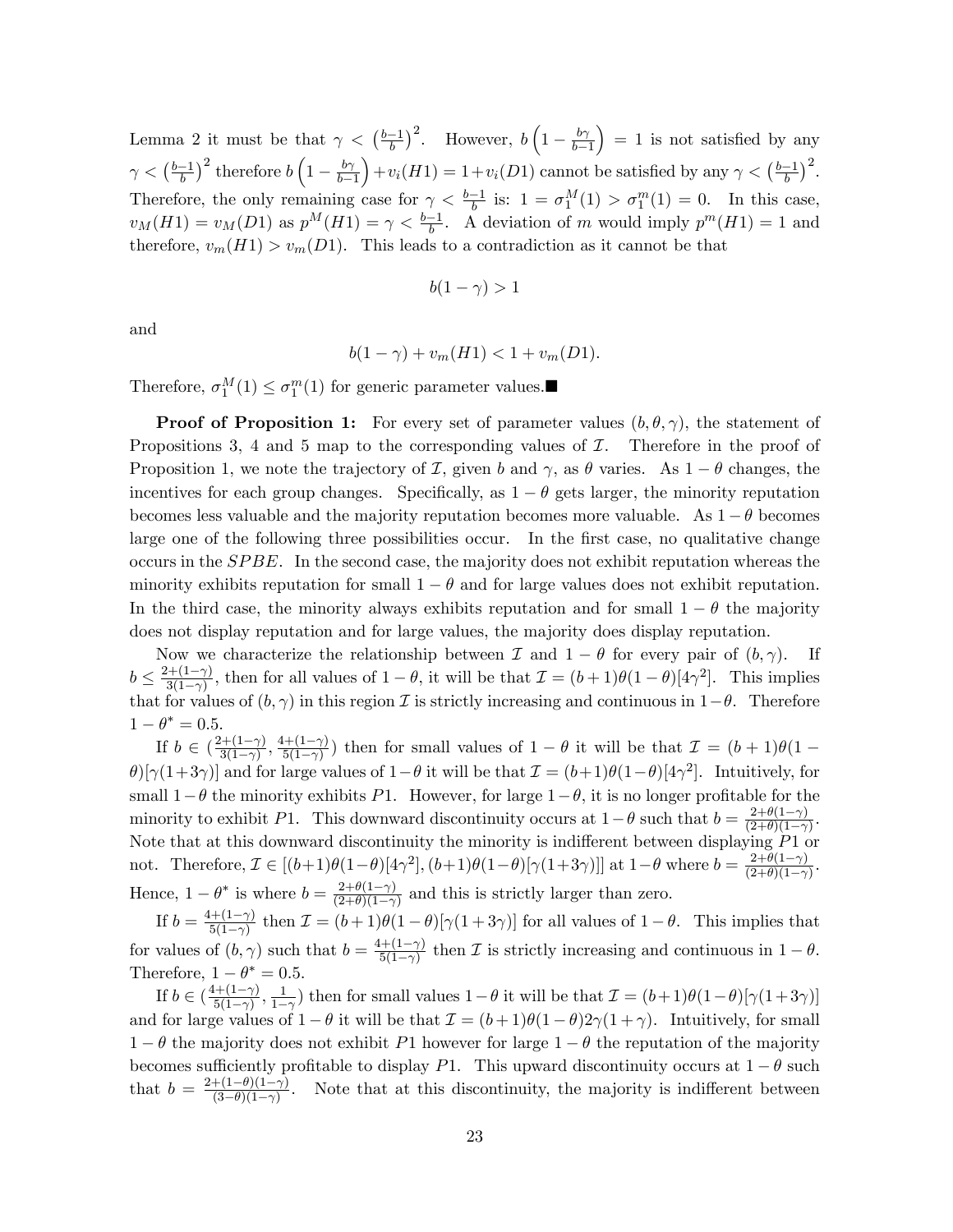displaying P1 or not. Thus,  $\mathcal{I} \in [(b+1)\theta(1-\theta)[\gamma(1+3\gamma)], (b+1)\theta(1-\theta)2\gamma(1+\gamma)]$  at  $1-\theta$ where  $b = \frac{2+(1-\theta)(1-\gamma)}{(3-\theta)(1-\gamma)}$  $\frac{(\pm (1-\theta)(1-\gamma)}{(3-\theta)(1-\gamma)}$ . As there is a single upward discontinuity and is increasing at every point of continuity therefore  $1 - \theta^* = 0.5$ .

If  $b = \frac{1}{1-\gamma}$  then for all values of  $1-\theta$  it will be that  $\mathcal{I} \in [(b+1)\theta(1-\theta)]\gamma(1+3\gamma)]$ ,  $(b+\theta)$  $1)\theta(1-\theta)\gamma(3.5+0.5\gamma)$ . Note that for these particular values of b and  $\gamma$  any value of  $\mathcal I$  in the above specified region will suffice. However, given any second period strategies for the histories I, H1 or E, inefficiency is increasing and continuous in  $1-\theta$ . Therefore,  $1-\theta^* = 0.5$ .

If  $b \in (\frac{1}{1-\gamma}, \frac{2}{1-\gamma}+1]$  then for all values of  $1-\theta$  it will be that  $\mathcal{I} = (b+1)\theta(1-\theta)\gamma(3.5+0.5\gamma)$ . This implies that for values of  $(b, \gamma)$  in this region I is strictly increasing and continuous in  $1 - \theta$ . Therefore,  $1 - \theta^* = 0.5$ .

If  $b \in (\frac{2}{1-\gamma}+1, \frac{4}{1-\gamma}+1)$  then for small values of  $1-\theta$  it will be that  $\mathcal{I} = (b+1)\theta(1-\theta)$  $\theta$ )  $\gamma$ (3.5 +  $\frac{\theta}{2}$  + ( $\frac{1-\theta}{2}$  $\frac{(-\theta)}{2}$   $\gamma$  and for large values of  $1-\theta$  it will be that  $\mathcal{I} = (b+1)\theta(1-\theta)\gamma(3.5+0.5\gamma)$ . Intuitively, for small  $1 - \theta$  the minority exhibits P2 and for large  $1 - \theta$  the minority does not exhibit P2. This boundary occurs at  $1 - \theta \in (0, 0.5)$  such that  $b = \frac{2}{\theta(1-\gamma)} + 1$ . Although the minority is indifferent between exhibiting  $P2$  or not, it is not the case that any combination will suffice. Therefore, at  $1 - \theta''$  where  $b = \frac{2}{\theta(1-\gamma)} + 1$ , the minority either exhibits P2 or not:  $\mathcal{I} \in \{ (b+1)\theta(1-\theta)\gamma(3.5+0.5\gamma), (b+1)\theta(1-\theta)\gamma(3.5+\frac{\theta}{2}+\left(\frac{1-\theta}{2}\right)$  $\left(\frac{-\theta}{2}\right)\gamma$ . Due to the particular behavior of  $(b+1)\theta(1-\theta)\gamma(3.5+\frac{\theta}{2}+\left(\frac{1-\theta}{2}\right))$  $\left(\frac{-\theta}{2}\right)\gamma$  we denote its interior maximum as  $1 - \theta' = \frac{9 - \gamma - \sqrt{\gamma^2 + 6\gamma + 57}}{3(1 - \gamma)}$  $\frac{\sqrt{\gamma^2+6\gamma+57}}{3(1-\gamma)}$ . The quantity  $1-\theta'$  is increasing from 0.4833 when  $\gamma=0$  to 0.5 when  $\gamma = 1$ . Therefore,  $1 - \theta^* = \min\{1 - \theta', 1 - \theta''\}$  and this is bounded away from zero.

If  $b = \frac{4}{1-\gamma} + 1$  then for all values of  $1-\theta$  it will be that  $\mathcal{I} = (b+1)\theta(1-\theta)\gamma(3.5+\frac{\theta}{2}+(\frac{1-\theta}{2})\theta)$  $\frac{-\theta}{2}$ )  $\gamma$ ). This implies that for values of b and  $\gamma$  in this region  $\mathcal I$  is strictly increasing and continuous in  $1 - \theta$ . Therefore,  $1 - \theta^* = 1 - \theta'$ 

If  $b \in (\frac{4}{1-\gamma}+1,\infty)$  then for small values of  $1-\theta$  it will be that  $\mathcal{I} = (b+1)\theta(1-\theta)\gamma(3.5+\frac{\theta}{2}+\frac{\theta}{2})$  $\left( \frac{1-\theta}{2} \right)$  $\frac{1-\theta}{2}$   $\gamma$  and for large values of  $1-\theta$  it will be that  $(b+1)\theta(1-\theta)$ 4 $\gamma$ . Intuitively, for small  $1-\theta$ the majority does not find it profitable to exhibit P2 however for large  $1 - \theta$  the reputation of the majority becomes sufficiently profitable. This upward discontinuity occurs at  $1 - \theta$  such that  $b = \frac{2}{(1-\theta)(1-\gamma)} + 1$ . Although the majority is indifferent between exhibiting P2 or not, it is not the case that any combination will suffice. Therefore, the majority either exhibits  $P2$ or not:  $\mathcal{I} \in \{ (b+1)\theta(1-\theta)\gamma(3.5+\frac{\theta}{2}), (b+1)\theta(1-\theta)4\gamma \}$  at  $1-\theta$  where  $b = \frac{2}{(1-\theta)(1-\gamma)} + 1$ . Therefore,  $1 - \theta^* = 1 - \theta'$ .

Therefore, for every value of  $(b, \gamma)$  there exists  $1 - \theta^* > 0$  such that for all  $1 - \theta < 1 - \theta^*$ , inefficiency  $\mathcal I$  is increasing in  $1 - \theta$ .

#### 7.1 Non-generic parameter values

The SPBE is generically unique, as the following corollary shows. Following the corollary, is a result which describes the *SPBE* for non-generic parameter values. There exists a set  $\Psi$ , of measure zero, in the parameter space for which the  $SPBE$  is not unique. For parameter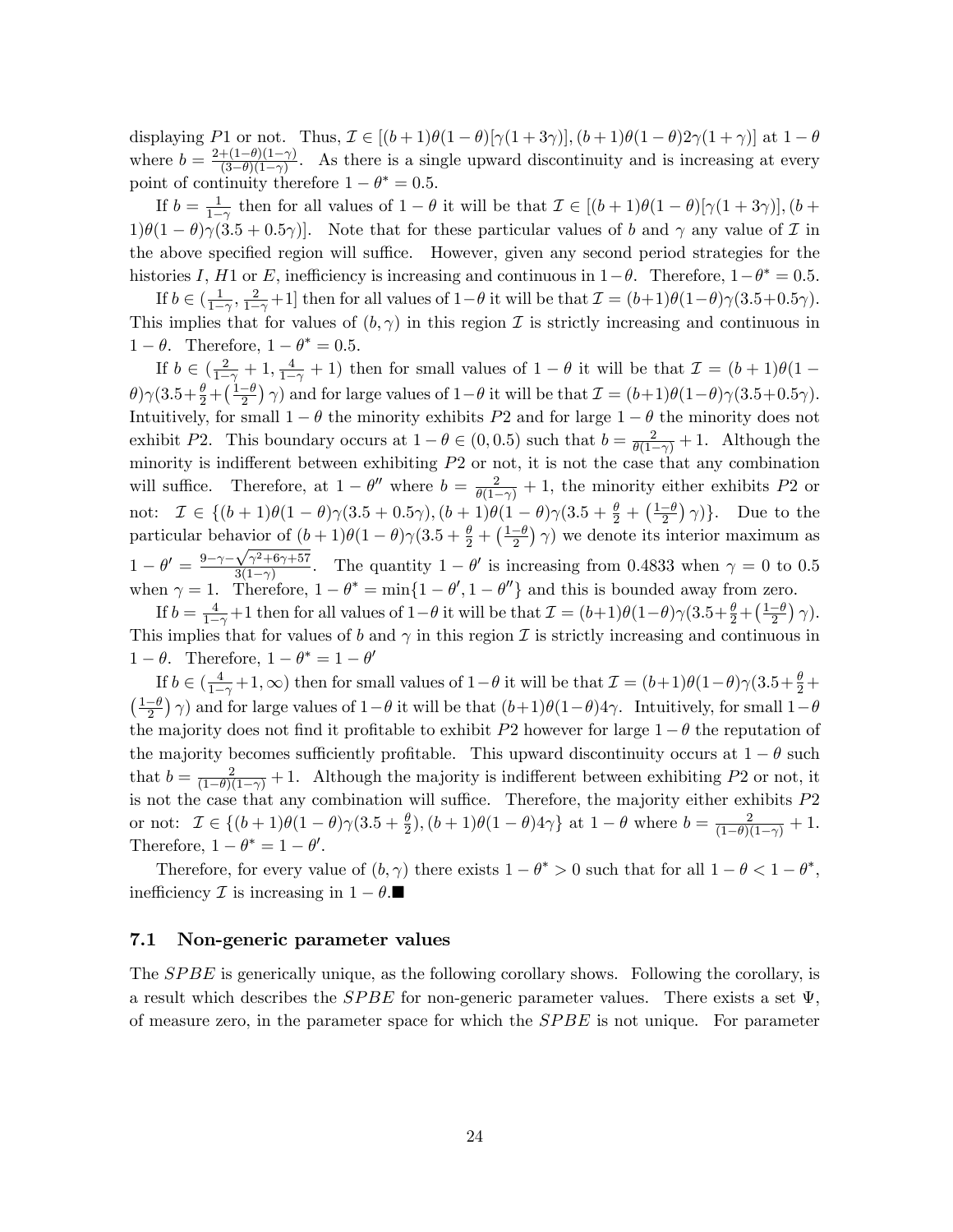values not contained in  $\Psi$ , the *SPBE* is unique. We explicitly define  $\Psi$  as

$$
\Psi = \{ (b, \theta, \gamma) : b \in \{ \frac{2}{\theta(1-\gamma)} + 1, \frac{2}{(1-\theta)(1-\gamma)} + 1 \}
$$
  
or  $\gamma \in \{ \frac{b-1}{b}, \frac{b-1+(\frac{1-\theta}{2})(b-1)}{b+(\frac{1-\theta}{2})(b-1)}, \frac{b-1+(\frac{\theta}{2})(b-1)}{b+(\frac{\theta}{2})(b-1)} \}$ 

The following corollary follows from Propositions 3, 4 and 5.

**Corollary 2** If parameters  $(b, \theta, \gamma)$  are not contained in the set  $\Psi$  then the  $\sigma$  satisfying the conditions for SPBE will be unique.

Lemma 2 demonstrates that either a condition for  $b$  can be satisfied or a condition for  $\gamma$  can be satisfied, but not both. The values of b given above are the values for which the minority (respectively majority) will be indifferent between displaying  $P2$  or not. The first value of  $\gamma$  represents the value for which a second period player 2 will be indifferent between playing H and D against an opponent with a history h such that  $p^{i}(h) = \gamma$ . The second (and third) value(s) of  $\gamma$  denotes the parameter for which the majority (minority) is indifferent between displaying P1 and not.

Now, we characterize the *SPBE* for each element of  $\Psi$ .

**Proposition 8** (a) If  $b < \frac{2}{\theta(1-\gamma)} + 1$  and  $\gamma = \frac{b-1}{b}$  then the SPBE is not unique as the strategies specified in Proposition 3  $(i)$  or  $(ii)$  or any mixture will suffice.

(b) If  $b < \frac{2}{\theta(1-\gamma)} + 1$  and  $\gamma = \frac{b-1+\left(\frac{1-\theta}{2}\right)(b-1)}{b+\left(\frac{1-\theta}{2}\right)(b-1)}$  $\frac{1}{b+\left(\frac{1-\theta}{2}\right)(b-1)}$  then the SPBE is not unique as the strategies specified for M in Proposition 3 (ii) or (iii) or any mixture will suffice.

(c) If  $b < \frac{2}{\theta(1-\gamma)} + 1$  and  $\gamma = \frac{b-1+(\frac{\theta}{2})(b-1)}{b+(\frac{\theta}{2})(b-1)}$  $\frac{1+\frac{1}{2}(2)^{(o-1)}}{b+\left(\frac{\theta}{2}\right)(b-1)}$  then the SPBE is not unique as the strategies specified for  $m$  in Proposition 3 (iii) or (iv) or any mixture will suffice.

(d) If  $b = \frac{2}{\theta(1-\gamma)} + 1$  then the SPBE is not unique as the strategies specified for m in Proposition 4 and those specified in Proposition 3  $(i)$ , however no mixture between them will  $suffice.$ 

(e) If  $b = \frac{2}{(1-\theta)(1-\gamma)} + 1$  then the SPBE is not unique as the strategies specified for M in Proposition 5 and those specified in Proposition  $\lambda$ , however no mixture between them will  $suffice.$ 

**Proof:** In the case of  $(a)$ , any  $\sigma_2^i(h) \in [0,1]$  where h such that  $p^j(h) = \gamma$  is an *SPBE*. For such histories, the second period player 2 is indifferent between actions. For histories I,  $H1$ and E any second period strategies will suffice. In the case of  $(b)$ , the majority is indifferent between displaying P1 or not. Any  $\sigma_1^M(1) \in [0,1]$  will constitute an *SPBE*. These first period player 1 strategies will induce posteriors strictly between  $\gamma$  and 1. Therefore, the second period strategies are unchanged. In the case of  $(c)$ , the minority is indifferent between displaying P1 or not. Reasoning similar to case  $(b)$  applies to m. In the case of  $(d)$ , the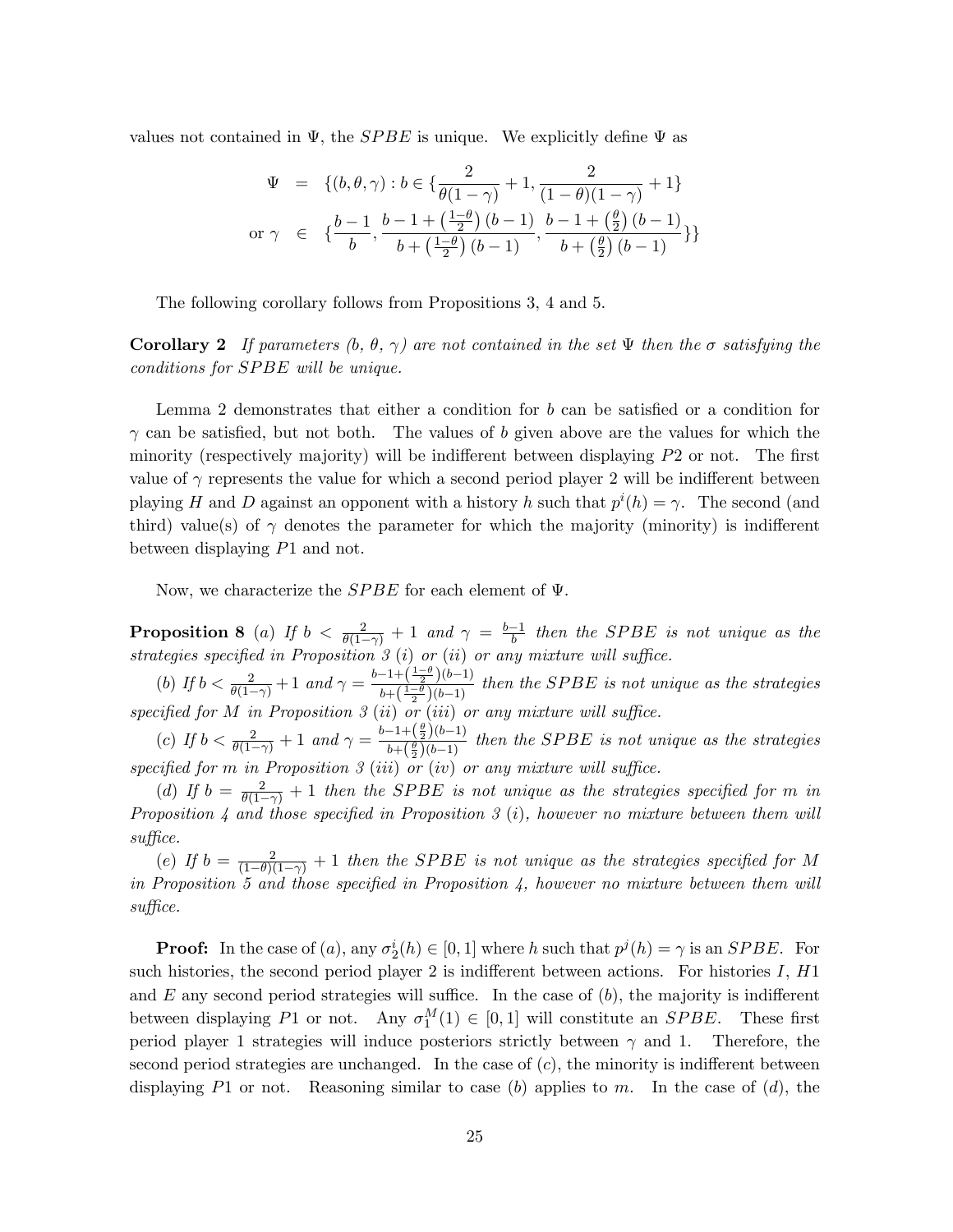minority is indifferent between displaying  $P2$  or not. However, unlike the previous cases, the  $SPBE$  cannot contain any mixture between the equilibria will not form a  $SPBE$ . Given condition (*iii*) of the definition of *SPBE* it must be either  $\sigma_1^m(H) \in \{0, \left(\frac{\gamma}{(1-\gamma)(b-1)}\right)\}\)$ . Any other value would imply  $p^m(HH) \neq \frac{b-1}{b}$ . Unlike the cases of  $(a)$ ,  $(b)$ , and  $(c)$ , the first period strategy nontrivially affects the second period posteriors, as  $\gamma < \frac{b-1}{b}$ . For the parameter values given, there is no deviation from the  $m$  strategy given in Proposition 4. Likewise, there is no deviation from the strategy given in Proposition  $3(i)$ . In the case of  $(e)$ , the majority is indifferent between displaying  $P2$  or not. Reasoning similar to case (d) applies to  $M$ .

The statement of Proposition 8 elucidates Figure 5 in the body of the paper. In this figure, the relationship between  $\mathcal I$  and b is connected at 3 points of discontinuity  $((a), (b)$  and  $(c)$  and not connected at two points of discontinuity  $((d)$  and  $(e)$ ).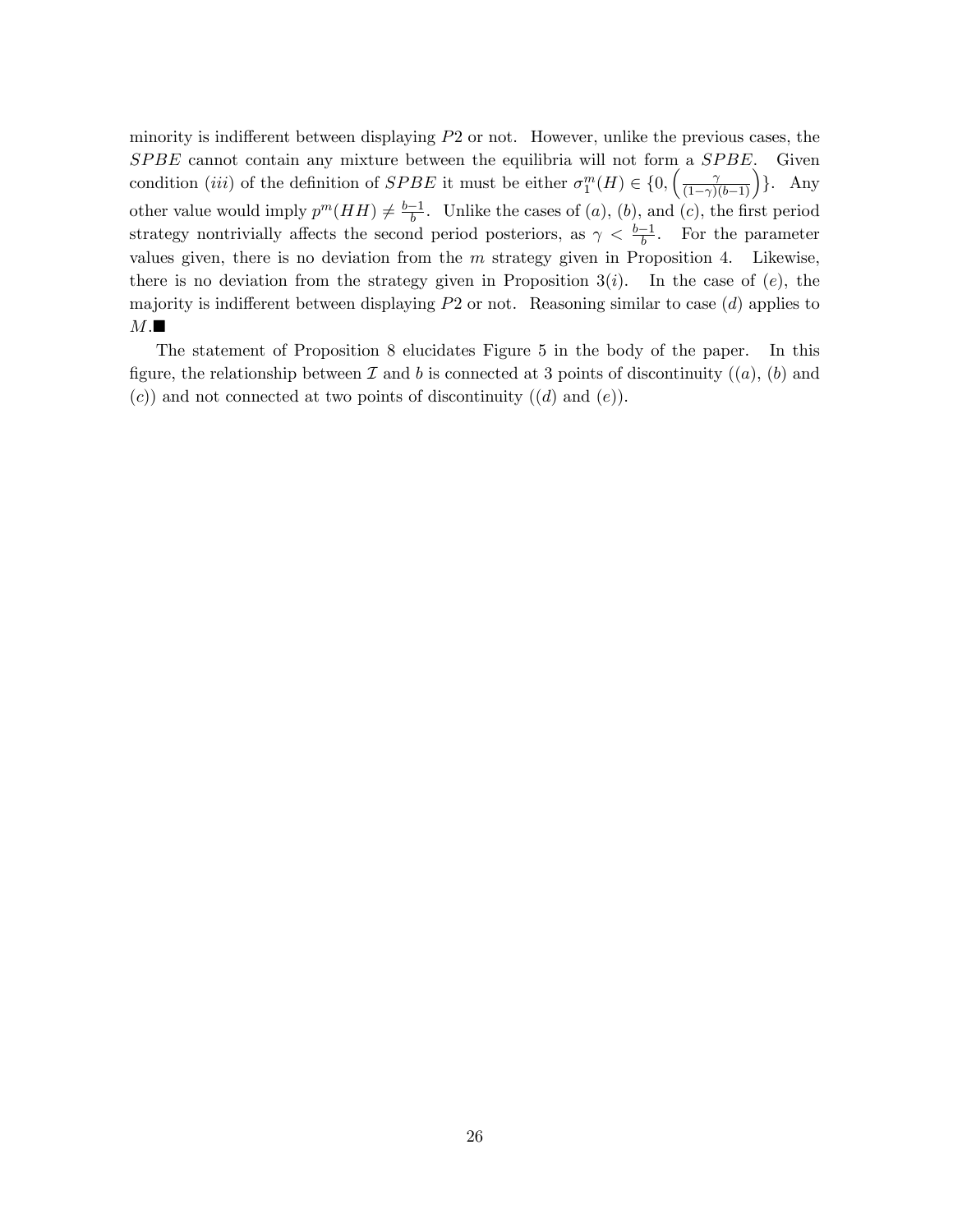# 8 References

Ahmed, A. (2007) Group identity, social distance and intergroup bias, *Journal of Economic* Psychology, 28, 324-337.

Akerlof, G., and R. Kranton (2000) Economics and identity, Quarterly Journal of Economics, 115(3), 715-753.

Alesina, A., A. Devleeschauwer and W. Easterly (2003) Fractionalization, Journal of Economic Growth, 8, 155-194.

Arrow, K. (1973) The theory of discrimination, in Discrimination in Labor Markets, O. Ashenfelter and A. Rees, eds., Princeton, NJ, Princeton University Press, pp. 3-33.

Basu, K. (2005) Racial conflict and the malignancy of identity, *Journal of Economic In*equality, 3, 221-241.

Benhabib, J. and A. Rustichini (1996) Social conflict and growth, *Journal of Economic* Growth, 1, 125-142.

Bridgman, B. (2008) Why are ethnically divided countries poor? *Journal of Macroeco*nomics, 30, 1-18.

Caselli, F. and W. Coleman (2006) On the theory of ethnic conflict, unpublished CEPR Discussion Paper No. 5622

Charness, G., L. Rigotti and A. Rustichini (2007) Individual behavior and group membership, American Economic Review, 97(4), 1340-1352.

Chen, Y. and X.S. Li (2009) Group identity and social preferences, American Economic Review, 99(1), 431-457.

Cho, B. and D. Connelley  $(2002)$  The effect of conflict and power differentials on social identity and intergroup discrimination, AoM Conflict Management Division 2002 Mtgs. No. 12522. Available at SSRN: http://ssrn.com/abstract=320286.

Davis, J. (2006) Social identity strategies in recent economics, *Journal of Economic Method*ology, 13(3), 371-390.

Dawes, R., A. Van De Kragt and J. Orbell (1988) Not me or thee but we: The importance of group identity in eliciting cooperation in dilemma situations: Experimental manipulations, Acta Psychologica, 68, 83-97.

Dion, D. (1997) Competition and ethnic conflict, *Journal of Conflict Resolution*,  $41(5)$ , 638-648.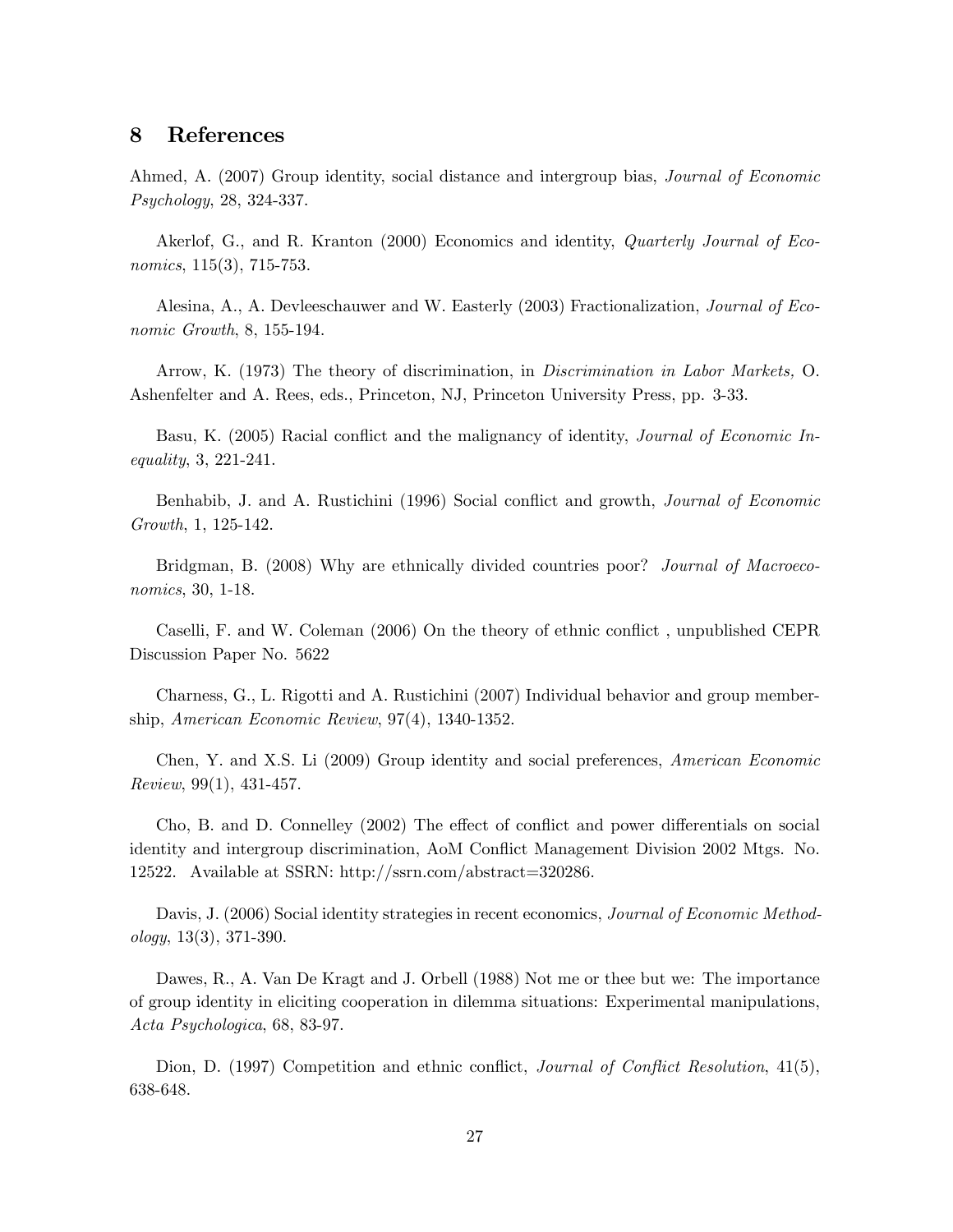Easterly, W. and R. Levine (1997) Africaís growth tragedy: Policies and ethnic divisions, Quarterly Journal of Economics, 112(4), 1203-1250.

Esteban, J. and D. Ray (1994) On the measurement of polarization, Econometrica, 62(4), 819-851.

Esteban, J. and D. Ray (1999) Conflict and distribution, *Journal of Economic Theory*, 87, 379-415.

Esteban, J. and D. Ray (2008) On the salience of ethnic conflict, American Economic Review, 98(5), 2185-2201.

Esteban, J. and D. Ray (2009) A model of ethnic conflict, *Journal of the European Eco*nomic Association, forthcoming.

Falk, A. and J. Zweimuller (2005) Unemployment and right-wing extremist crime, unpublished IZA and Bonn.

Fearon, J. and D. Laitin (1996) Explaining interethnic cooperation, American Political Science Review, 90(4), 715-735.

Ferraro, P. and R. Cummings (2007) Cultural diversity, discrimination, and economic outcomes: An experimental analysis, Economic Inquiry, 45(2), 217-232.

Goette, L., D. Huffman and S. Meier  $(2006)$  The impact of group membership on cooperation and norm enforcement: Evidence using random assignment to real social groups, American Economic Review, 96(2), 212-216.

Gurin, P., T. Peng, G. Lopez and B. Nagda (1999) Context, identity and intergroup relations, in Cultural Divides: Understanding and Overcoming Group Conflict, D. Prentice and D. Miller, eds., New York: Russel Sage Foundation, pp. 133-170.

Guth, W., M.V. Levati and M. Ploner (2008) Social identity and trust: An experimental investigation, Journal of Socio-Economics, 37, 1293-1308.

Kirman, A. and M. Teschl (2004) On the emergence of economic identity, *Revue De Philoso*phie Economique, 9, 59-86.

Kramer, R. and M. Brewer (1984) Effects of group identity on resource utilization in a simulated commons dilemma, *Journal of Personality and Social Psychology*, 46, 1044-1057.

Kreps, D. and R. Wilson (1982) Reputation and imperfect information, Journal of Economic Theory, 27, 253-279.

Lindqvist, E. and R. Ostling (2009) Identity and redistribution, working paper Stockholm University.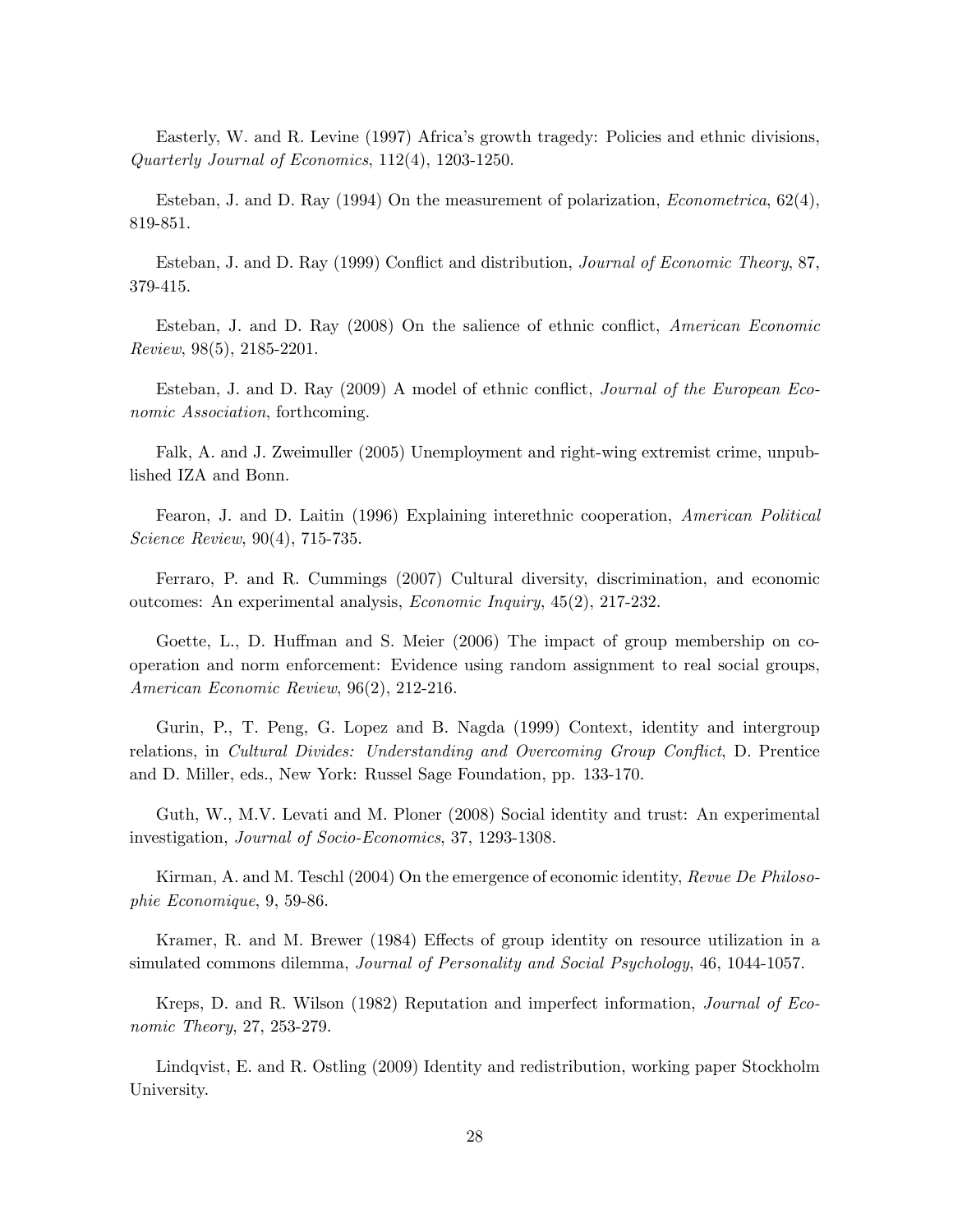Lubbers, M. and P. Scheepers (2001) Explaining the trend in extreme right-wing voting: Germany 1989-1998, European Sociological Review, 17(4), 431-449.

Mauro, P. (1995) Corruption and growth, Quarterly Journal of Economics, 110(3), 681- 712.

Messick, D. and D. Mackie (1989) Intergroup relations, Annual Review of Psychology, 40, 45-81.

Miller, D., J. Downs and D. Prentice (1998). Minimal conditions for the creation of a unit relationship: The social bond between birthdaymates, *European Journal of Social Psychology*, 28, 475-481.

Montalvo, J. and M. Reynal-Querol (2005) Ethnic diversity and economic development, Journal of Development Economics, 76, 293-323.

Murdock, G. (1949) Social Structure, New York: Macmillan.

Nakao, K. (2009) Creation of social order in ethnic conflict, *Journal of Theoretical Politics*, 21(3), 365-394.

Olzak, S. (1992) Dynamics of Ethnic Competition and Conflict, Palo Alto, CA: Stanford University Press.

Olzak, S., S. Shanahan and E. West (1994) School desegregation, interracial exposure, and antibusing activity in contemporary urban America, American Journal of Sociology, 100(1), 196-241.

Orbell, J., L. Zeng and M. Mulford (1996) Individual experience and the fragmentation of societies, American Sociological Review, 61, 1018-1032.

Phelps, E. (1972) The statistical discrimination of racism and sexism, American Economic Review, 62, 659-661.

Posner, D. (2004) Measuring ethnic fractionalization in Africa, American Journal of Political Science, 48(4), 849-863.

Quillian, L. (1995) Prejudice as a response to perceived group threat: Population composition and anti-immigrant and racial prejudice in Europe, *American Sociological Review*, 60(4), 586-611.

Quillian, L. (1996) Group threat and regional change in attitudes toward African-Americans, American Journal of Sociology, 102(3), 816-860.

Robinson, J. (2001) Social identity, inequality and conflict, *Economics of Governance*, 2, 85-99.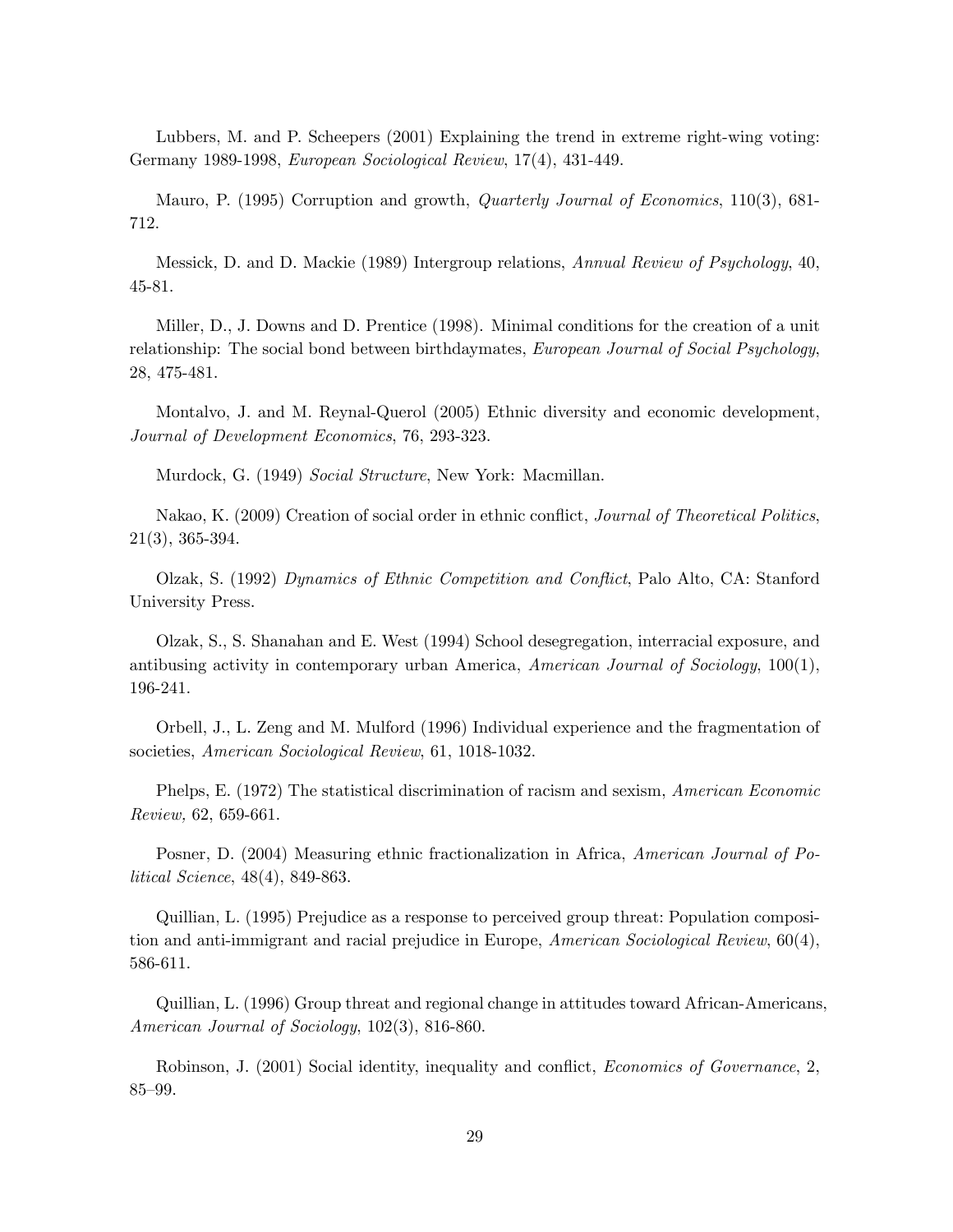Rohner, D. (2008) Reputation, group structure and social tensions, unpublished, HiCN Working paper 40.

Scheepers, P., M. Gijberts and M. Coenders (2002) Ethnic exclusion in European countries: Public opposition to civil rights for legal migrants as a response to perceived ethnic threat, European Sociological Review, 18(1), 17-34.

Shayo, M. (2009) A model of social identity with an application to political economy: Nation, class and redistribution, American Political Science Review, 103(2), 147-174.

Sherif, M., O.J. Harvey, B.J. White, W. Hood and C. Sherif (1961) Intergroup Conflict and Cooperation: The Robbers Cave Experiment, Norman: University of Oklahoma Book Exchange.

Silverman, D. (2004) Street crime and street culture, International Economic Review, 45(3), 761-786.

Sobel, J. (2005) Interdependent preferences and reciprocity, Journal of Economic Literature, 43(2), 392-436.

Strulik, H. (2008) Social composition, social conflict and economic development, *Economic* Journal, 118, 1145-1170.

Sumner, W. (1906) Folkways: A Study of the Sociological Importance of usages, manners, customs mores and morals, Boston: Ginn.

Tajfel, H. (1970) Experiments in intergroup discrimination, *Scientific American*, 223, 96-102.

Tajfel, H. (1978) Differentiation Between Social Groups: Studies in the Social Psychology of Intergroup Relations, London: Academic Press.

Tajfel, H., C. Flament, M. Billig and R. Bundy (1971) Social categorization and intergroup behavior, European Journal of Social Psychology, 1, 149-178.

Tajfel, H. and J. Turner (1979) An integrative theory of intergroup conflict, in The Social Psychology of Intergroup Relations, W.G.Austin and S. Worchel, eds., Monterey, CA: Brooks/Cole, pp. 33-48. Reprinted (2001) in *Intergroup Relations*, M. Hogg and D. Abrams, eds., Ann Arbor, MI, Psychology Press, pp. 94-109.

Tajfel, H. and J. Turner (1986) The social identity theory of intergroup behavior, in Psychology of Intergroup Relations, S. Worchel and W. Austin, eds., Chicago: Nelson-Hall, pp. 7-25.

Vigdor, J. (2002) Interpreting ethnic fragmentation effects, *Economics Letters*, 75, 271-276.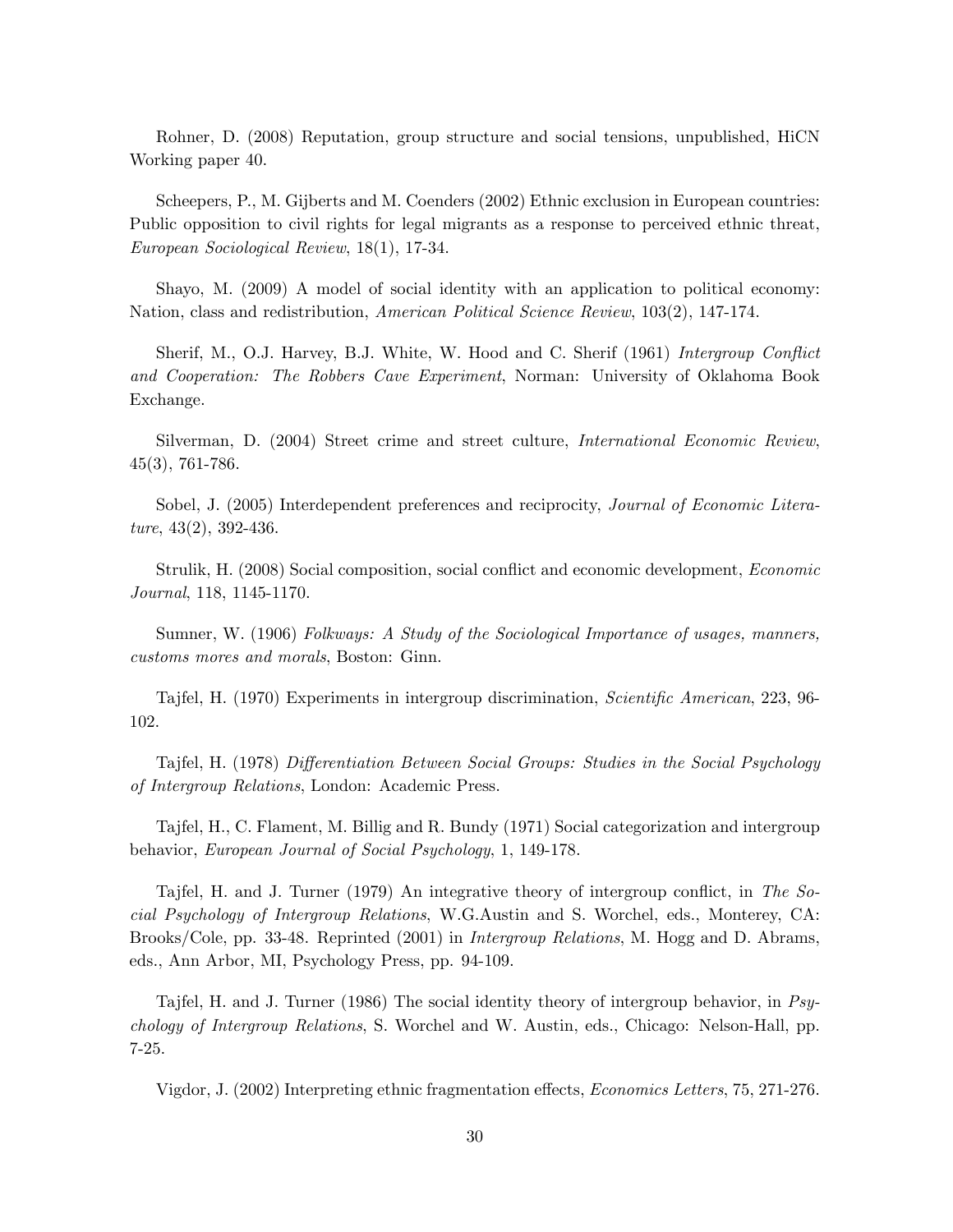

Figure 1-Inefficiency strictly increasing in heterogeneity.



Figure 2-Inefficiency almost everywhere increasing in heterogeneity, with a single downward discontinuity.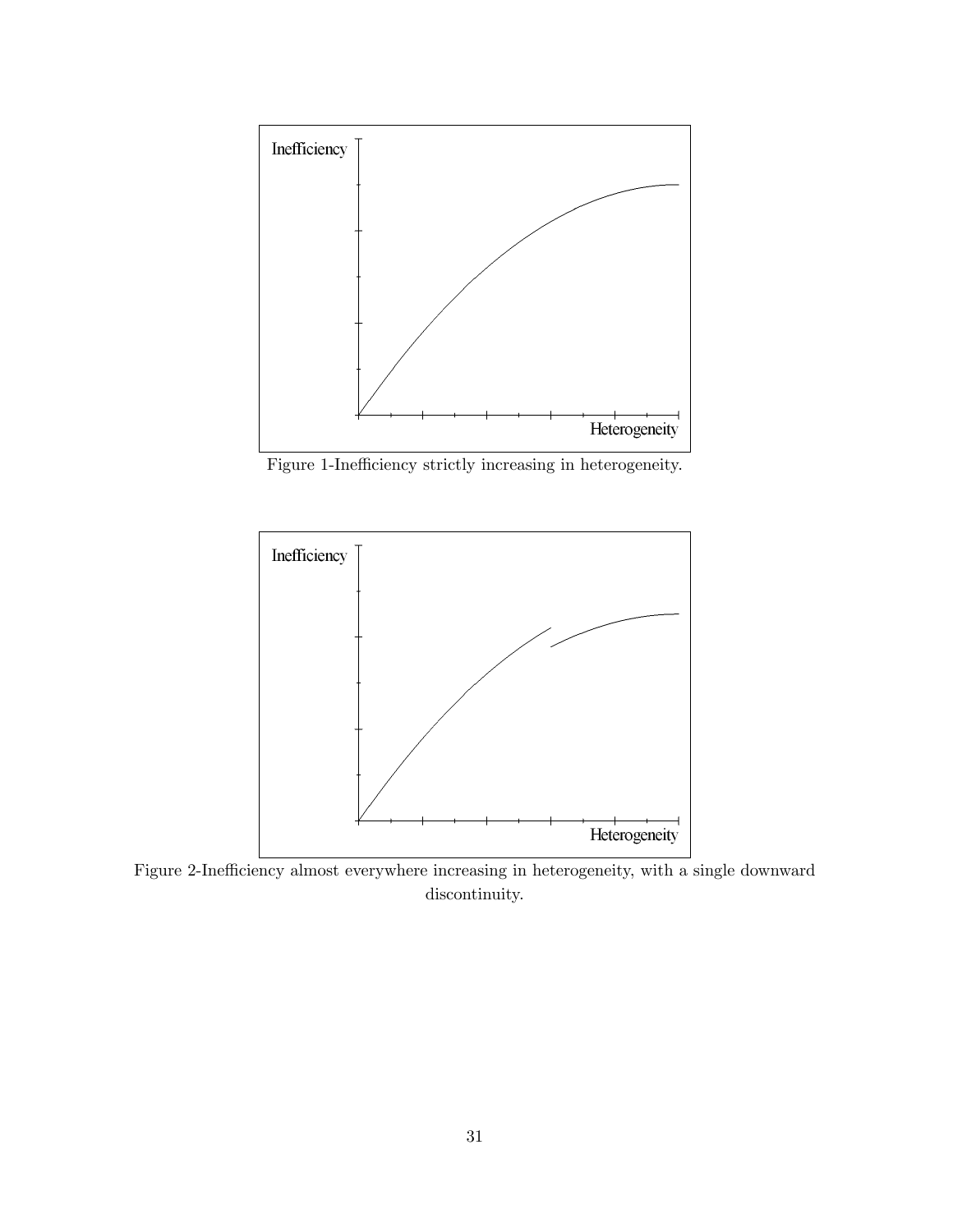

Figure 3-Inefficiency everywhere increasing in heterogeneity, with a single upward discontinuity.



Figure 4-Inefficiency increasing in heterogeneity, with a maximum at 0.485 and a downward discontinuity at 0.49.